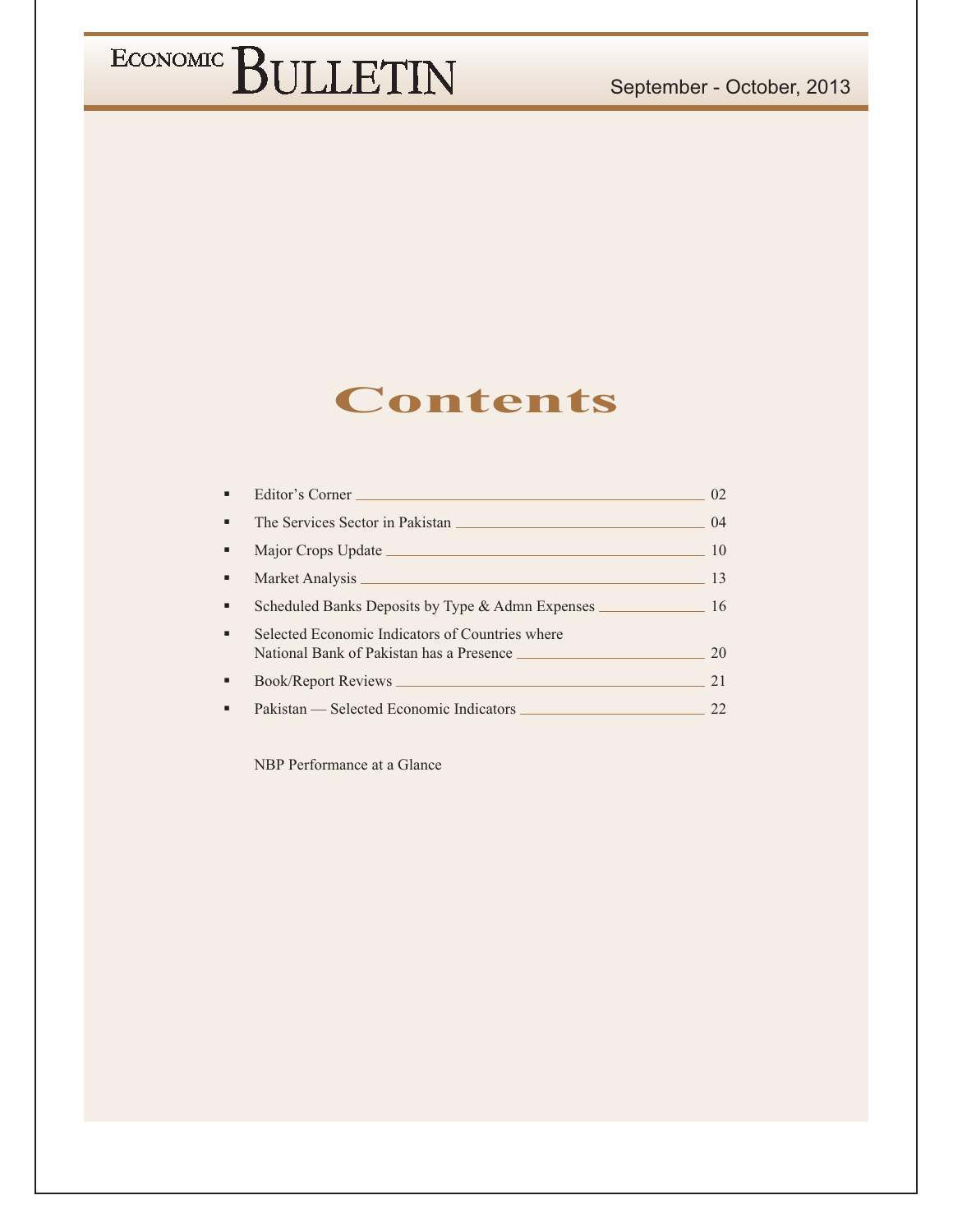### **Editor's Corner**

Dear Readers.

Job creation and growth are imperatives that are of concern both for policymakers and those striving to find opportunities to earn a living and provide for their families. Jobs are at the root of economic and social development, for as people find jobs they start earning and can better clothe and educate their children and gradually work their way out of poverty. Jobs also serve other objectives besides poverty reduction. They help productivity growth, bring happiness and raise self esteem, introduce new technologies and managerial knowledge and for young men it can provide alternatives to violence and indulgence in anti-social activities.

Employment creation has received focus by the international community since the founding of the United Nations. The Universal Declaration of Human Rights endorsed by the UN members states in 1948, states that "everyone has the right to work, to free choice of employment, to just and favourable conditions of work and to protection against unemployment." The ILOs 1964 Employment Policy Convention (no122) also emphasised the need for overcoming unemployment and underemployment and that job creation can stimulate economic growth. *Decent Work Agenda* (ILO 2002) linked employment creation to employment quality. Millennium Development Goals also talk about work for young people. Following the MDGs was the UN's Youth Employment Network, which focused on promoting youth employment.

Pakistan with a population of 184 million is the sixth most populous country in the world. Age composition of the population shows that those between 20–44 years is around 32 percent (estimates vary from 32 to 38 percent) and these comprise of a large portion of the labour force. Pakistan has a large labour force, nearly 60 million, the 9th largest in the world, of which employed labour force is 56 million. These people are economically productive and they comprise the working population.

Pakistan has a large young population and is struggling with youth unemployment. Currently the overall unemployment rate stands at 6.2 percent, while the youth unemployment *i.e.* those in the age group of 20–24 years and 25–29 years stands at 9.9 percent and 6.4 percent respectively. In addition, as Pakistan has a youthful demographic profile, it means a high rate of youth unemployment may persist in the future if corresponding jobs are not created. Its a challenge for policymakers and the government to employ large numbers of young people entering the labour force, who can then contribute to growth and development.

Given that Pakistan possesses one of the largest youth populations in the world, focusing on young people has special significance. Through education, skill development and self employment opportunities, the current youth population boom could fuel economic growth and development. For any job creation strategy in population booming countries to be successful, it must give central importance to self employment and entrepreneurship. Here small businesses can play a vital role.

In the budget speech 2013-14, the Finance Minister had announced a programme for the youth of Pakistan. This included various schemes; training programme, skills development, small business loans, micro finance, housing finance and a fee payment scheme for students of less developed areas. Access to finance is a major impediment to starting a business, or expanding an existing business. The Government has introduced Youth Business Loan Scheme, which would be launched early December and would provide equal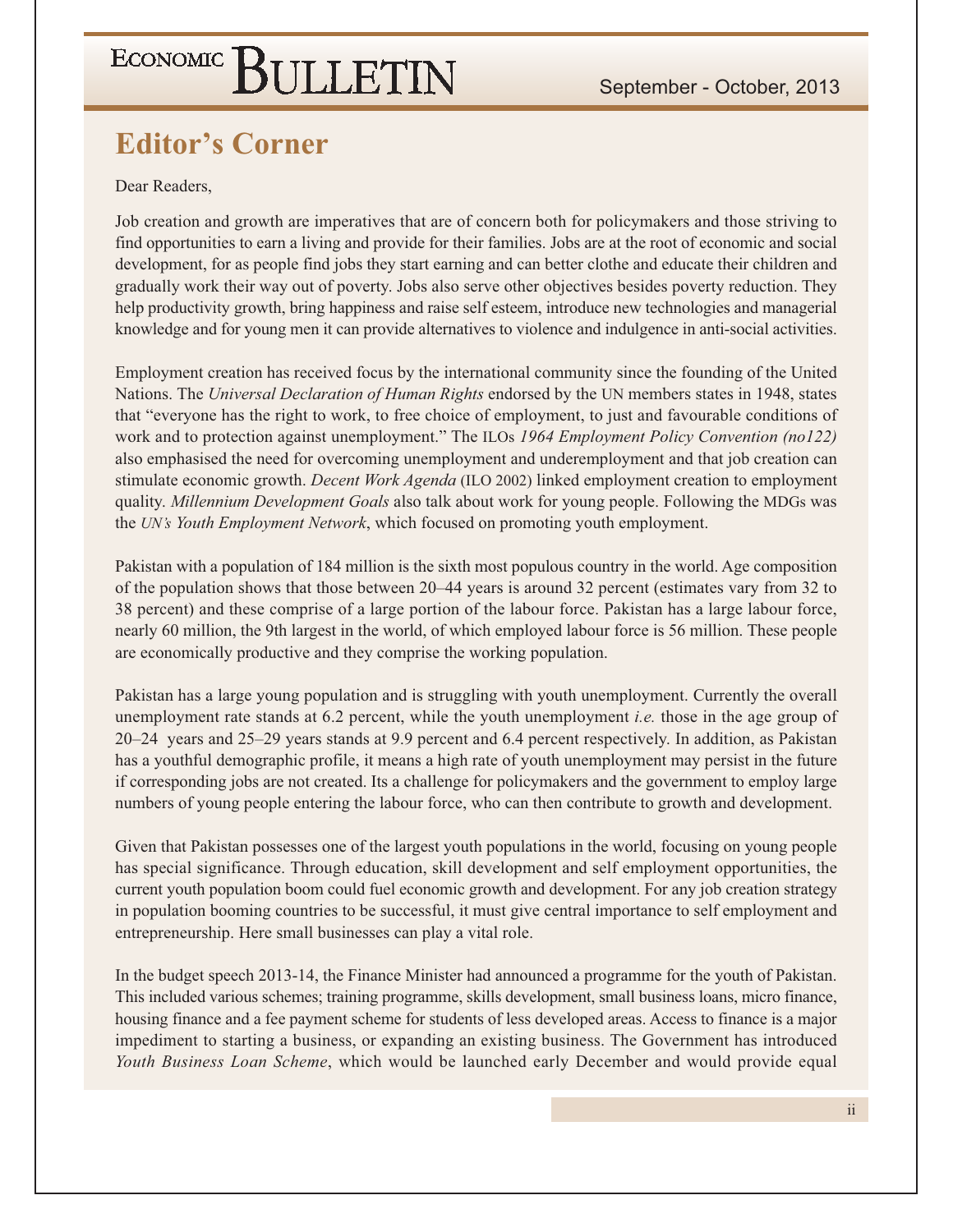### September - October, 2013

opportunities to young men and women, as 50 percent of the loan would go to women. Under the scheme, small business loans would be provided to the unemployed youth of Pakistan especially educated men and women for starting a new business or expanding an existing one so to make them self reliant. Small business loans are upto Rs2.0 million, with debt-equity ratio of 90:10 and carries an interest of 8 percent per annum. It is open to all sectors of the economy and the period of loan is 7 years, with 6 months grace period. It will be disbursed through designated branches of National Bank of Pakistan and First Women Bank where National Bank will play the lead role. Later private banks will also participate in the scheme. One guarantor would be needed as per security requirements. The government has allocated Rs5 billion in the Federal Budget 2013-14 for the scheme. As per State Bank circular initially 100,000 loans would be given. Smeda has taken the initiative to develop 50 feasibility studies, which will be available on their website and individuals setting up small business can take advantage of these studies.

Efforts will be made to ensure transparency and fairness in the process of loan sanction and disbursement. State Bank would monitor implementation of the scheme which would help check misuse of loan disbursed. Only if there is strict implementation of laid down guidelines of SBP, full and transparent scrutiny of business plan, transparency in the process of loan approval, disbursement and monitoring of the project, can the objective of Youth Business Loans Scheme be realised.

Ayesha Mahm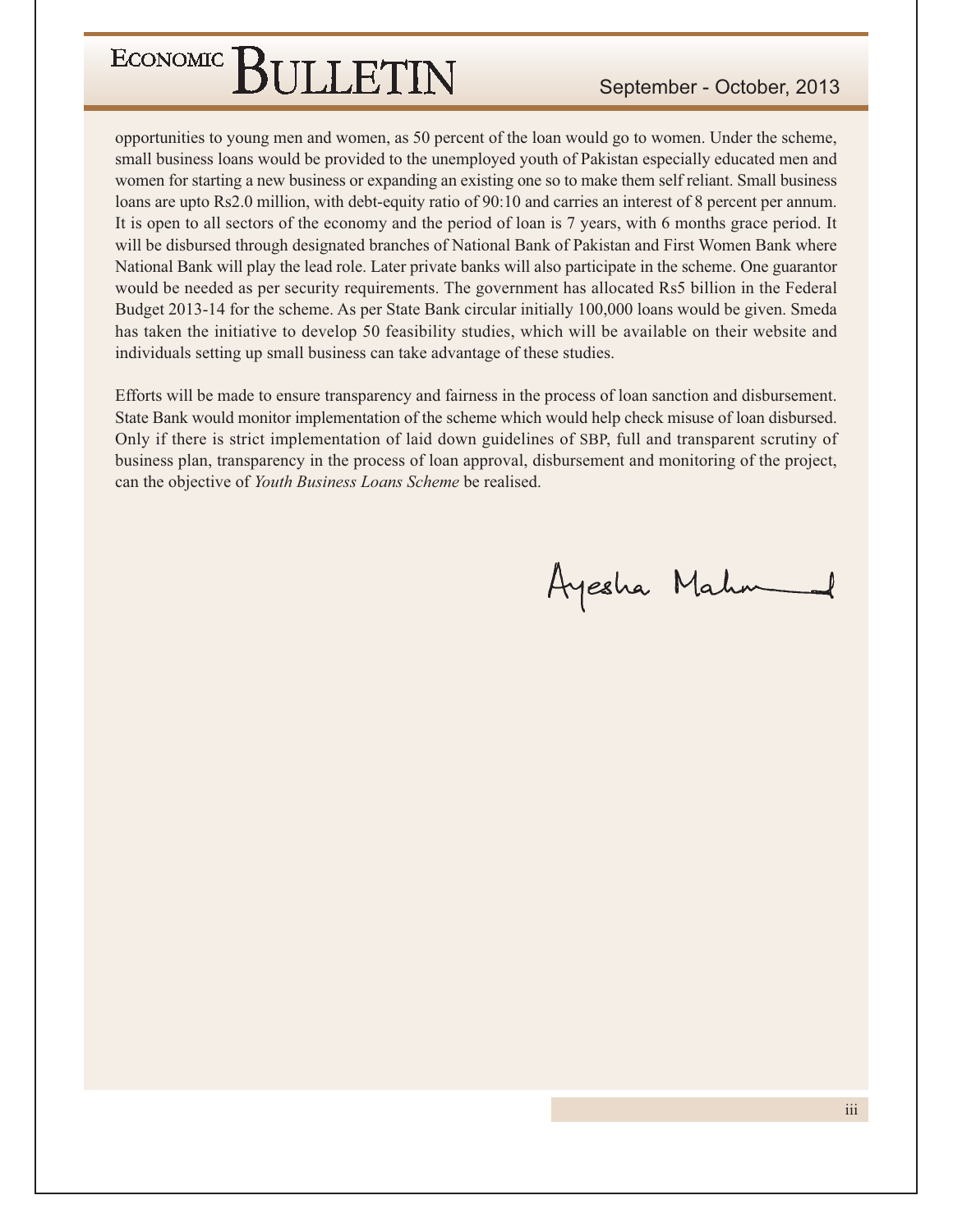### **The Services Sector in Pakistan**

The services sector has emerged as an important sector in world economy and its contribution to GDP has increased significantly compared to other sectors. World Development *Indicators 2013* shows that services contribute 70 percent of global GDP, with low income countries having a share of 49 percent, middle

income countries 53 percent and high income countries 74 percent. Countries like Belgium, UK each has a share of 78 percent. Singapore 73 percent, Sweden 72 percent, Bermuda 93 percent. The share of services sector is around 50 percent of GDP for many developing countries.

|             |      | Agriculture |      | Industry | Manufacturing |      | Services |      |
|-------------|------|-------------|------|----------|---------------|------|----------|------|
|             | 2000 | 2012        | 2000 | 2012     | 2000          | 2012 | 2000     | 2012 |
| Afghanistan | 38   | 24          | 24   | 23       | 19            | 14   | 38       | 52   |
| Bangladesh  | 26   | 18          | 25   | 29       | 15            | 18   | 49       | 54   |
| India       | 23   | 17          | 26   | 26       | 15            | 14   | 51       | 57   |
| Malaysia    | 9    | 10          | 48   | 41       | 31            | 24   | 43       | 49   |
| Nepal       | 41   | 36          | 22   | 15       | 9             | 6    | 37       | 49   |
| Pakistan    | 26   | 20          | 23   | 26       | 15            | 19   | 51       | 54   |
| Sri Lanka   | 20   | 12          | 27   | 30       | 17            | 18   | 53       | 58   |

#### Structure of Output in some Asian Countries

The share of services is higher in richer countries than in poorer countries, and the share of services rises as a country's GDP per capita grows over the time. Many Asian countries are at or approaching income levels where the share of services tends to increase. In the paper, The Service Sector in Asia: Is it an Engine of Growth? the authors Donghyun Park and Kwanho Shin empirically examine the prospects for the services sector to serve as an engine of growth in Asia. The authors feel that given the growing weight of services and given the growing weight of productivity growth in economic growth, productivity growth of services industries will be pivotal for Asia's future growth.

Growing

services sector

> They have examined the services sector in 12 major Asian economies; China, Hong Kong, India, Indonesia, Korea, Malaysia, Pakistan, the Philippines, Singapore, Taiwan, Thailand and Vietnam. While there are differences across these countries, their overall experiences are consistent with well-established international patterns of sectoral shares of GDP and employment. As a country industrializes,

Source: World Development Indicators 2013, The World Bank

 $(0/6)$ 

the shares of industry and services sectors in both GDP and employment rises, whereas the share of agriculture falls.

Their analysis has shown that the services sector has already contributed substantially to Asia's productivity and GDP growth in the past. As the region is growing rapidly, services are set to play an even bigger role in the future. There are some internal impediments like for instance, excessive regulation and state monopolies, and external impediments like barriers to services trade and foreign direct investments which impede the region's services sector. If these are removed, it will unleash the full potential of Asia's services sector to generate jobs and growth. In fact, some Asian countries such as India and the Philippines have already begun to capitalize on their potential by exporting services.

In the paper, 'Can a Growing Services Sector Renew Asia's Economic Growth', the authors Marcus Noland, Donghyun Park and Gemma B. Estrada states, 'to continue Asia's economic growth the focus for expansion improvement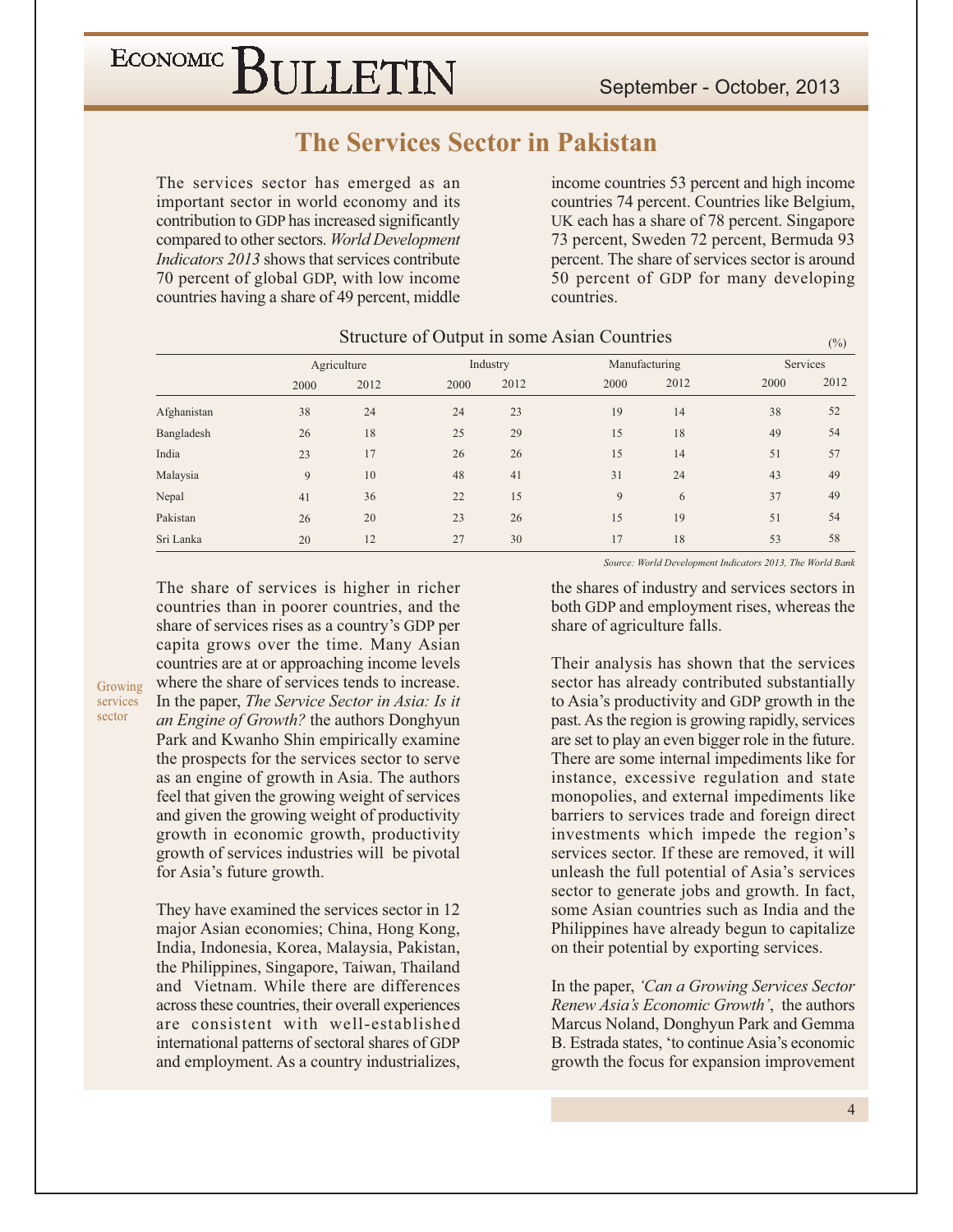must move from export manufacturing to the services sector — primarily to cross-border trade in such modern services as finance, information and communication, and Removing professional business services. While there structural are some success stories, such as in India and constraints the Philippines, most Asian services economies see relatively slow developmental change. Removing structural constraints will be key to productivity growth in modern cross-border services trade.

> Asian economies must support their services sector to improve employment opportunities. Removing structural constraints would free the Asian services sector to better serve as an engine of employment and growth. Regulatory reforms alongwith strengthening capital and labour markets will be needed to establish and grow new and innovative service providers. It concludes by stating, 'overall the guiding principle for Asian policymakers must be to create a more competitive environment for their services industries.'

#### September - October, 2013

Like other south Asian nations, Pakistan too has witnessed a major transformation in its economic structure with the share of service sector in the economy rising over the decades. Over the last few decades, the structure of the Pakistan economy has experienced significant changes, with the share of agriculture in gross domestic product (GDP) declining gradually from 53.2 percent in 1950 to 38.9 percent by 1970 and to 25.8 percent by 1990. In 2012-13 the share had fallen further to 21.4 percent. Structural Meanwhile, the industrial sector share rose from 9.6 percent to 22.7 percent and further to 25.6 percent in the corresponding period. In FY13, however, the share declined to 20.9 percent, primarily because of enhanced share of the services sector. In the corresponding period, services sector share grew from 37.2 percent to 38.4 percent in FY1970, by FY1990 it had risen to 48.6 percent and by FY13 to 57.7 percent. Therefore, the services sector today is the largest contributor in the GDP of Pakistan.

| Services Sector Share in GDP |  |  |
|------------------------------|--|--|
|                              |  |  |

|                                   |        |        |        |        |        |               | (70)      |
|-----------------------------------|--------|--------|--------|--------|--------|---------------|-----------|
|                                   | FY1950 | FY1960 | FY1970 | FY1980 | FY1990 | <b>FY2000</b> | FY2012-13 |
| Services Sector                   | 37.2   | 38.7   | 38.4   | 43.8   | 48.6   | 51.2          | 57.7      |
| Transport Storage & Communication | 5.0    | 5.7    | 6.3    | 6.8    | 9.5    | 11.4          | 13.7      |
| Wholesale & Retail Trade          | 11.9   | 12.5   | 13.8   | 14.3   | 16.5   | 17.6          | 18.2      |
| Finance & Insurance               | 0.4    | 1.0    | 1.8    | 2.5    | 2.3    | 3.8           | 3.0       |
| Ownership of Dwellings            | 5.1    | 5.0    | 3.4    | 3.0    | 5.5    | 3.1           | 6.7       |
| Public Administration & Defence   | 7.0    | 6.2    | 6.4    | 10.1   | 7.3    | 6.2           | 6.8       |
| Other Services                    | 7.7    | 8.4    | 6.7    | 7.2    | 7.6    | 9.1           | 9.3       |
| Agriculture                       | 53.2   | 45.8   | 38.9   | 30.6   | 25.8   | 26.2          | 21.4      |
| Industry                          | 9.6    | 15.5   | 22.7   | 25.6   | 25.6   | 23.3          | 20.9      |
| Manufacturing                     | 7.8    | 12.0   | 16.0   | 17.0   | 17.6   | 14.7          | 13.2      |
|                                   |        |        |        |        |        |               |           |

charges

Contriservices sub-sectors

The services sector has been a major contributor to growth. During the last seven years  $2006-07$  to  $2012-13$ , the growth bution of rate of the services sector was 4.0 percent on average, while the agricultural sector grew by 2.5 percent, and the industrial sector by an average of 3.6 percent. GDP grew by 3.6 percent during this period.

> Within the services sector, wholesale and retail trade the major sub-sector contributor with a

Source: Handbook of Statistics on Pakistan Economy 2010, State Bank of Pakistan

sectoral share of 18.2 percent grew 2.4 percent on average, while transport storage and communication with a 13.7 percent share grew by 5.0 percent. Finance and insurance grew by less than 1 percent, as growth declined between 2008-2011. Housing services with a 6.7 percent share grew by 4 percent. General government services with a 6.8 percent share grew by 6.7 percent and other private services with a 9.3 percent share in GDP grew by 5.6 percent.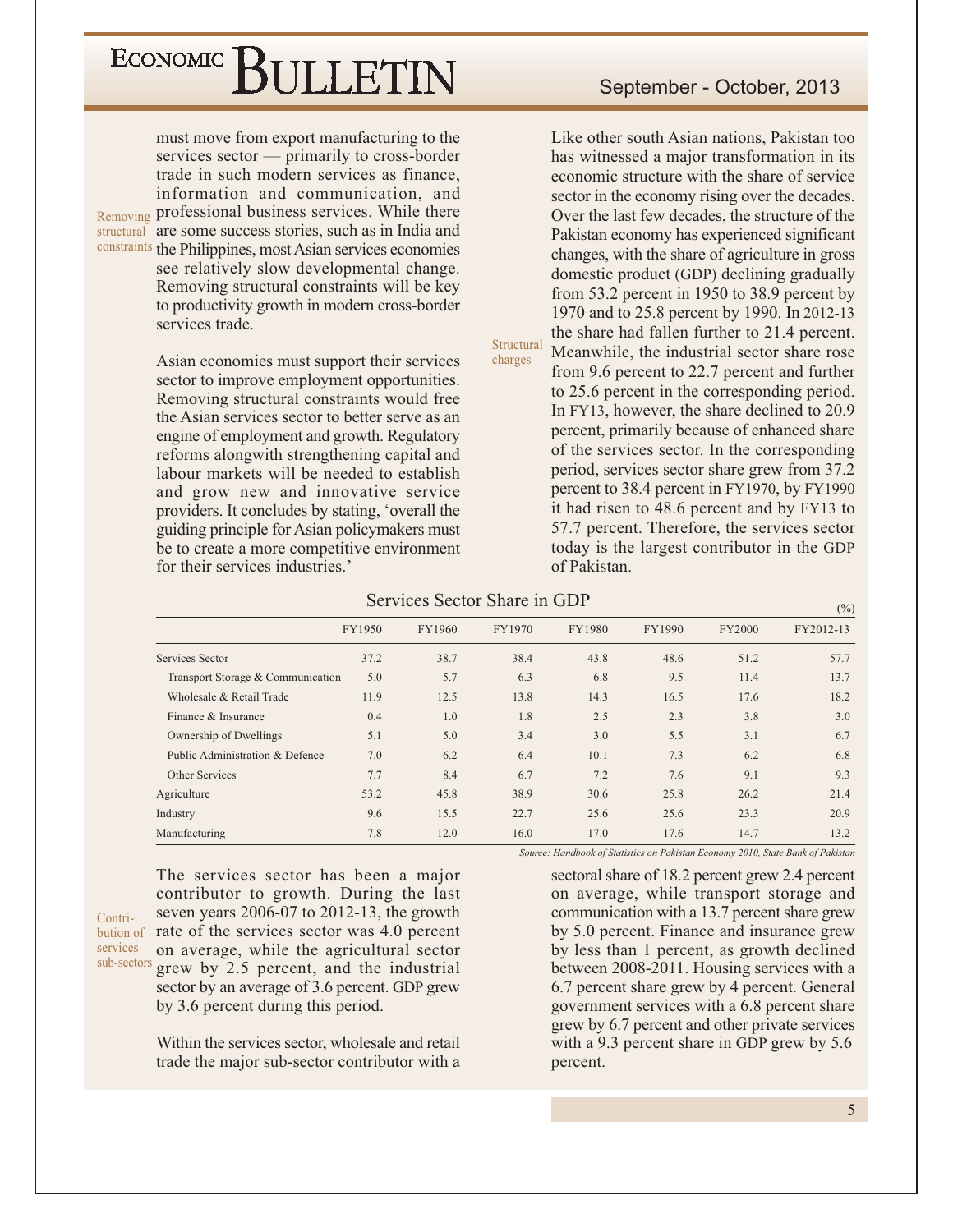#### September - October, 2013

|                                   |        |          | $\sigma$ . The state of $\sigma$ is the state of $\sigma$ |          |        |           | $(\%)$ |
|-----------------------------------|--------|----------|-----------------------------------------------------------|----------|--------|-----------|--------|
|                                   | FY1951 | FY1961   | FY1971                                                    | FY1981   | FY1991 | FY2001    | FY2013 |
| <b>GDP</b>                        | 3.9    | 4.9      | 1.2                                                       | 6.4      | 5.6    | 2.0       | 3.6    |
| Agriculture                       | 2.6    | $(-)0.2$ | $(-)3.1$                                                  | 3.7      | 5.0    | $(-)2.2$  | 3.3    |
| Manufacturing                     | 8.4    | 12.9     | 6.4                                                       | 10.6     | 6.2    | 9.3       | 3.5    |
| Services Sector                   | 4.5    | 5.7      | 2.6                                                       | 6.6      | 5.2    | 3.1       | 3.7    |
| Transport Storage & Communication | 6.0    | 11.2     | $(-)2.2$                                                  | 8.0      | 6.3    | 5.3       | 2.5    |
| Wholesale & Retail Trade          | 6.1    | 6.9      | 2.4                                                       | 6.8      | 5.3    | 4.5       | 3.4    |
| Finance & Insurance               | 9.1    | 10.0     | 9.7                                                       | $(-)8.8$ | 1.2    | $(-)15.1$ | 6.6    |
| Ownership of Dwellings            | 2.7    | 2.5      | 3.3                                                       | 3.6      | 5.3    | 3.8       | 4.0    |
| Public Administration & Defence   | 2.5    | 1.3      | 2.5                                                       | 10.6     | 3.3    | 2.2       | 5.6    |
| Other Services                    | 4.0    | 4.7      | 4.9                                                       | 5.7      | 6.5    | 5.6       | 4.0    |
|                                   |        |          |                                                           |          |        |           |        |

#### Growth Performance of GDP

Structural transformation that takes place in a country passes through various stages. In the first stage there is a decline in share of agriculture sector which is compensated by an increase in industry sector, whereas share of services sector remains less. In the second stage of economic growth, substitution takes place between industry and services while agriculture remains constant. This implies that services sector gains momentum at the expense of agriculture, *i.e.* from agriculture to services sector, states the paper 'Contribution of Services Sector in the Economy of Pakistan', by Ayaz Ahmed and Henna Ahsan.

In FY13, the growth of the services sector remained subdued at 3.7 percent due to a decline in the growth rate of transport, storage and communication, (on the back of weakening profits in the telecom and transport), general government services and other private services. However, finance and insurance and wholesale and retail trade showed improved performance. After declining for three consecutive years, the value addition in finance and insurance rose in FY12. Besides commercial banks, insurance companies and pension funds also contributed to this resurgence. Specifically, substantial profits earned by heavily investing in risk free government securities, propped up the value addition of this sub-sector. The strong growth in SBP profits also supported value addition in this sector, states the SBP Report 2011-12.

Subdued

growth in

**FY13** 

Source: Handbook of Statistics on Pakistan Economy 2010, State Bank of Pakistan

Due to highly labour intensive nature of wholesale and retail trade, its contribution to the economy is even more important than what its share in total services trade suggests. Given that the share of this sub-sector is increasing over time, its higher growth is not only important for employment generation, but is also critical for the efficiency of the economy because through forward and backward linkages its reflects performance in agriculture, manufacturing and foreign trade sector.

The services sector is highly diversified and consist of: -



6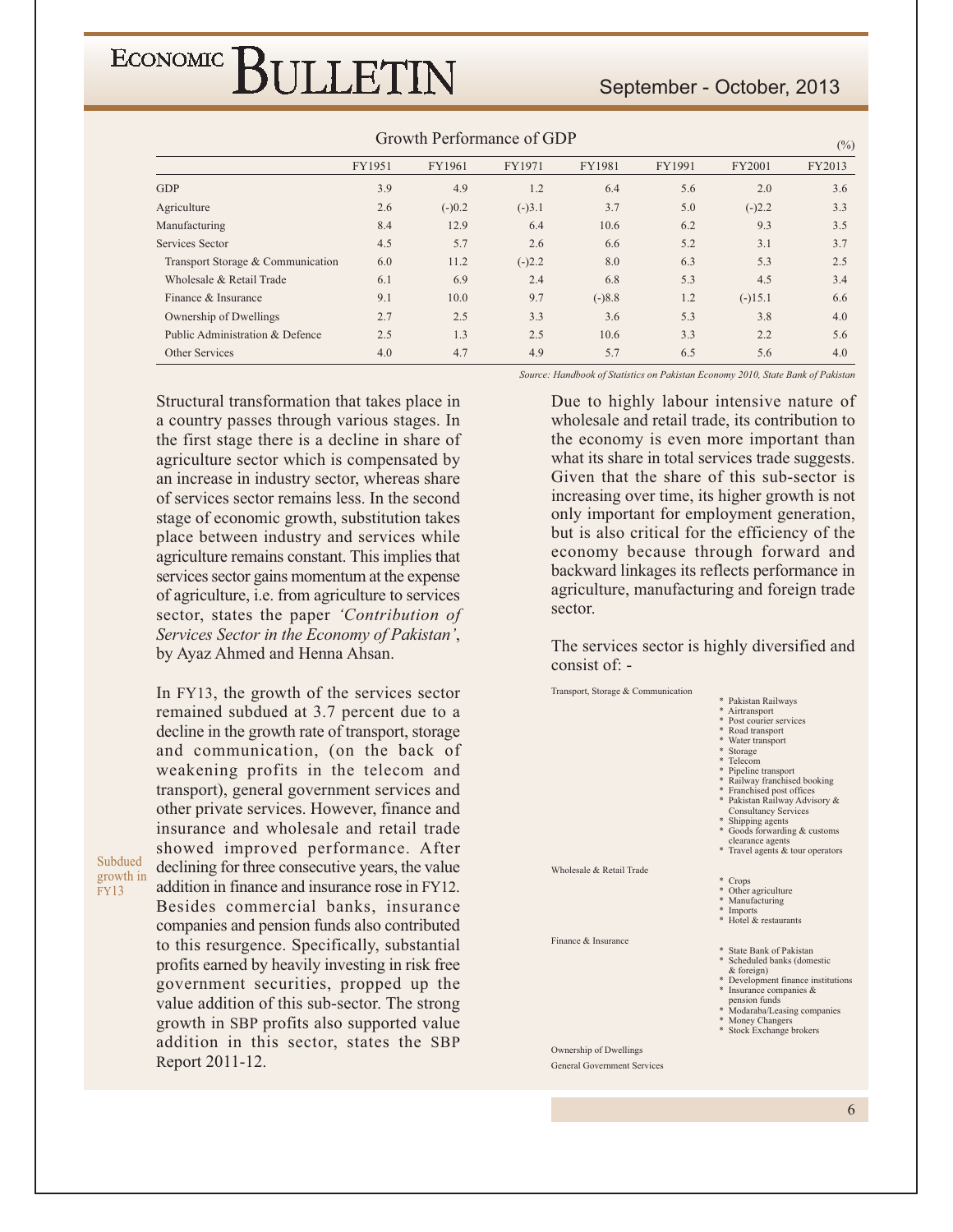With growing urbanisation the share of employment in agriculture sector is decreasing as people are moving towards the other sectors of the economy for better jobs. The services sector provides jobs diverse in nature, such as unskilled, semi-skilled, skilled and highly skilled. Labour Force Survey 2012-13 shows that in 2012-13, services sector was employing nearly 34 percent of the employed labour force against 44 percent in the agriculture sector and 22 percent in the industrial sector. It further shows the employment share of wholesale and retail trade at 14.4 percent, transport, storage  $&$  communication at 5.5 percent, community/social and personal services 13.3 percent and others 1.6 percent.

Employment in services sector

#### **Employed Persons by Industry**

 $(0/6)$ 

|                                      |         |       |         |         | $\cdots$ |
|--------------------------------------|---------|-------|---------|---------|----------|
|                                      | 1963-64 | 1973  | 1982-83 | 1992-93 | 2010-11  |
| Agriculture                          | 60.47   | 58.60 | 52.73   | 48.27   | 45.05    |
| Manufacturing                        | 13.51   | 8.27  | 13.44   | 12.28   | 13.80    |
| Construction                         | 1.44    | 4.52  | 4.8     | 6.33    | 6.95     |
| Electricity, Gas<br>Water & Sanitary | 0.35    | 0.11  | 1.13    | 0.80    | 0.48     |
| Commerce                             | 7.60    | 10.0  | 11.94   | 13.0    | 16.15    |
| Transport                            | 2.04    | 3.92  | 4.6     | 5.51    | 5.11     |
| Services                             | 13.21   | 12.7  | 10.2    | 12.65   | 12.46    |
| Finance & Insurance                  |         |       | 0.82    | 0.76    | 0.47     |
| Others                               | 1.38    | 2.0   | 0.34    | 0.40    |          |

Source: Handbook of Statistics on Pakistan Economy 2010, **State Bank of Pakistan** 

With growing urbanisation the share of employment in agriculture sector is decreasing as people are moving towards the other sectors of the economy for better jobs. The services sector provides jobs diverse in nature, such as unskilled, semi-skilled, skilled and highly skilled. Labour Force Survey 2012-13 shows that in 2012-13, services sector was employing nearly 34 percent of the employed labour force against 44 percent in the agriculture sector and 22 percent in the industrial sector. It further shows the employment share of wholesale and retail trade at 14.4 percent, transport, storage  $&$  communication at 5.5 percent, community/social and personal services 13.3 percent and others 1.6 percent.

The Tenth Five Year Plan 2010-15 estimates employment projections and states, sectoral

contribution to additional job creation indicates that 40.2 percent of additional jobs will be created in the services sector, followed by trade  $(16.88\%)$ , agriculture  $(16.3\%)$ , manufacturing  $(9.91\%)$  and construction  $(8.21\%)$ .

The Plan has sectoral policies and with respect to the services sector it states, this sector all over the world absorbs most of the skilled labour. The sector has a small organised/formal component and a large informal low productivity, low incomes, poor working conditions — component. The challenge is to improve productivity and incomes in the latter. This will be done through skills upgradation and access to credit to the smaller informal units. As the employment elasticity in this sector is also high, more resources towards skill development are helpful for the development of the sector and generating employment opportunities for skilled workforce. This sector includes education sector, telecom sector, information technology (IT), housing construction, transport sector, urban transportation, domestic commerce, and tourism.

Government is cognizant of employment generation potential of this sector and will try to facilitate by investing huge amount in the sector. The software industry is skill intensive and would be helpful in providing employment to youth. In this regard, youth should be given access to quality computer education through prudent policies initiatives.

#### **Employment Generation**

|                           |         |             |             |             | $\frac{10}{2}$ |
|---------------------------|---------|-------------|-------------|-------------|----------------|
|                           | 2009-10 | $2011 - 12$ | $2012 - 13$ | $2013 - 14$ | 2014-15        |
| Agriculture               | 22.42   | 22.83       | 23.07       | 23.29       | 23.48          |
| Mining & Quarrying        | 0.06    | 0.06        | 0.06        | 0.06        | 0.06           |
| Manufacturing             | 6.52    | 6.72        | 6.85        | 7.00        | 7.17           |
| Electricity & Gas         | 0.35    | 0.36        | 0.37        | 0.37        | 0.38           |
| Construction              | 3.16    | 3.31        | 3.43        | 3.55        | 3.69           |
| Wholesale & Retail Trade  | 7.34    | 7.72        | 7.95        | 8.19        | 8.44           |
| Transport & Communication | 2.74    | 2.87        | 2.97        | 3.09        | 3.21           |
| Finance and Insurance     | 0.71    | 0.73        | 0.74        | 0.75        | 0.76           |
| Community and Services    | 6.91    | 7.71        | 8.18        | 8.79        | 9.52           |
| Total                     | 50.21   | 52.31       | 53.60       | 55.08       | 56.71          |

Source: The Tenth Five Year Plan 2010-15, Planning Commission, Government of Pakistar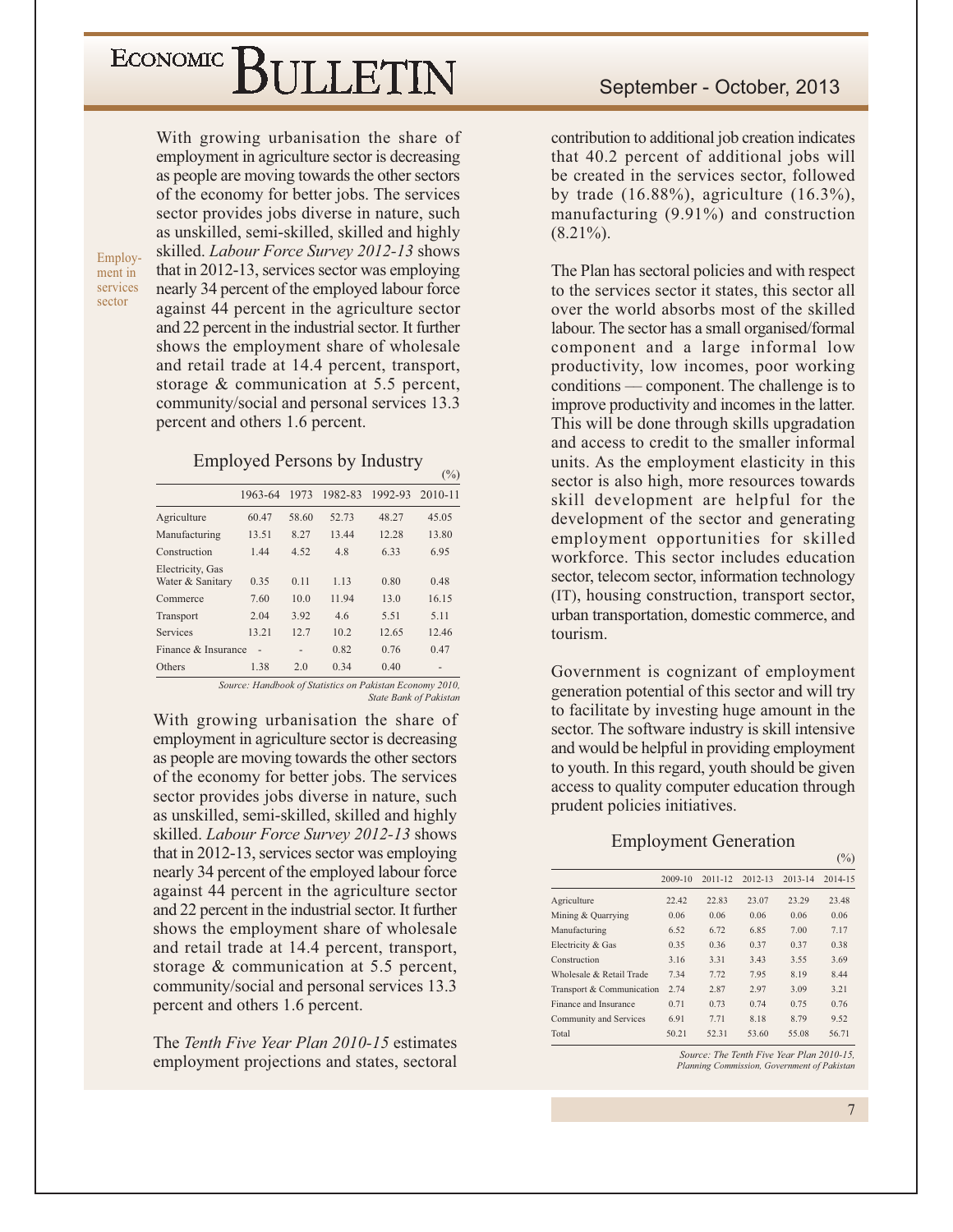# ECONOMIC BIJLETIN

Services now account for a substantial and rising share of output and employment in the economy of Pakistan. It is also working towards liberalization of trade in services through unilateral, bilateral, multilateral agreements under the broad framework of WTO. Growth in services trade are initiated and stimulated by various factors including liberalization of merchandise trade, deregulation of service operators and advances in information and communication technologies. Services liberalization supports economic growth in developing countries. Reforms in sectors such as financial services, telecommunications and transport facilitate growth and economic efficiency. In particular, the availability of infrastructure and financial services attracts investment and supports export industries. Improvements in health and education are necessary to build human capital.

Working

towards liberal-

ization

September - October, 2013

The challenge for developing countries is to negotiate services liberalization that leads to the transfer of technology and capacity building.

While the services sector has grown in many of the developing countries in the last two decades to comprise half of their gross domestic product, trade in services continues to comprise only a small portion of total trade flow with most of the services being domestically generated and supplied. Despite Pakistan being a small global service provider, its services imports are growing faster than its exports.

The services sector was not included in the multilateral trading system till the inception of the Uruguay Round of General Agreement on Tariff and Trade. Following the conclusion

| Pakistan | <b>Export of Services</b> |  |
|----------|---------------------------|--|
|          |                           |  |

|                                                      |                |             |             |             |                |                            | $\sqrt{2}$ $\sqrt{111}$    |
|------------------------------------------------------|----------------|-------------|-------------|-------------|----------------|----------------------------|----------------------------|
|                                                      | <b>FY08</b>    | <b>FY09</b> | <b>FY10</b> | <b>FY11</b> | <b>FY12</b>    | <b>FY13</b><br>$(Jul-Sep)$ | <b>FY14</b><br>$(Jul-Sep)$ |
| Transportation                                       | 1035           | 1283        | 1279        | 1648        | 1503           | 319                        | 262                        |
| Travel                                               | 222            | 264         | 286         | 351         | 369            | 75                         | 68                         |
| <b>Communication Services</b>                        | 117            | 196         | 246         | 226         | 212            | 62                         | 105                        |
| <b>Construction Services</b>                         | 37             | 31          | 16          | 18          | 25             | 3                          | 5                          |
| <b>Insurance Services</b>                            | 54             | 59          | 42          | 54          | 89             | $\overline{7}$             | 18                         |
| <b>Financial Services</b>                            | 43             | 63          | 90          | 70          | 54             | 11                         | 13                         |
| Computer & Information Services                      | 154            | 184         | 188         | 217         | 248            | 67                         | 76                         |
| Royalties & Licence Fees                             | 51             | 11          | 6           | 6           | $\overline{7}$ | $\overline{2}$             | 1.3                        |
| Other business Services                              | 450            | 468         | 536         | 781         | 813            | 202                        | 176                        |
| Personal, Cultural &<br><b>Recreational Services</b> | $\overline{4}$ | 3           | 5           | 3           | $\overline{4}$ | 1.4                        | 3                          |
| <b>Government Services</b>                           | 1380           | 1523        | 2535        | 2394        | 1711           | 1426                       | 376                        |
| <b>Total Export of Services</b>                      | 3589           | 4043        | 5229        | 5768        | 5035           | 2176                       | 1103                       |

of the Uruguay Round, the General Agreement on Trade in Services (GATS) was the first initiative that aimed at the progressive liberalization of trade in services. Since 1995, the WTO has been administering this agreement.

Pakistan has been actively involved in the GATS negotiations as it recognizes the positive role that services liberalization can play by improving the competitiveness of the goods sector and other services as well as increasing export opportunities and improving the efficiency of domestic services.

Source: State Bank of Pakistan

 $(0.34)$ 

A key element of the GATS agreement is that, in addition to cross-border movement, as in the case of goods, it also covers other modes of transactions. The modes are: -

- 1. Cross border supply from the territory of one member into another member's (eg telecommunications).
- 2. Movement of consumers in the territory of one member to the service consumer of any other member (eg tourism).
- 3. Commercial presence of a service provider of one member in the territory of another member (eg bank branches, agency), and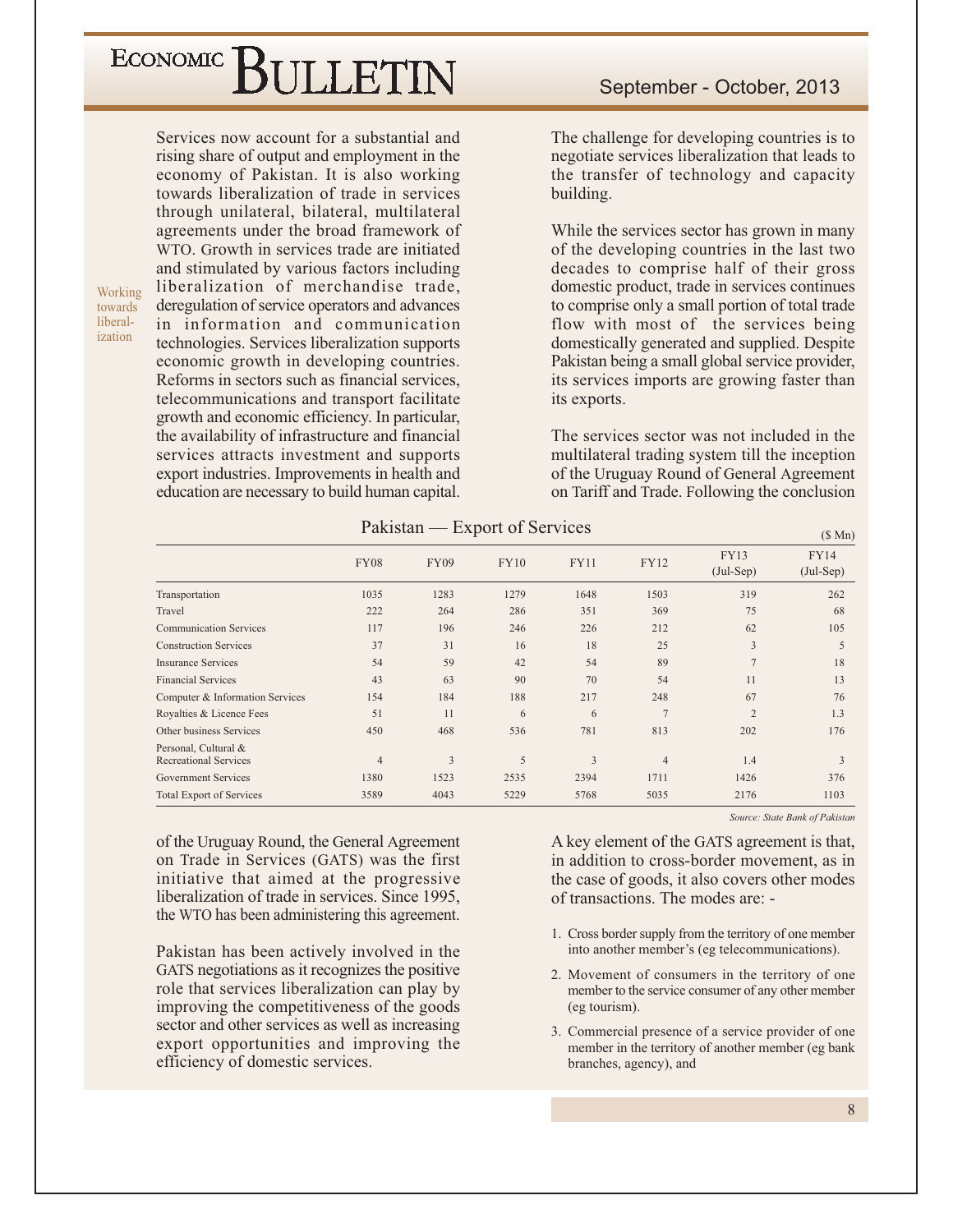ECONOMIC<sup></sup> SULLETIN

> 4. Presence of natural persons representing a service provider of one member in the territory of another member (eg temporary stay of foreign workers).

> Total transactions in services had reached slightly over \$13 billion in 2011. Total exports of services have growing to over \$5bn in FY12 from \$3.6bn in FY08. Major exports in services are government services, transportation, travel and business services and computer and information services.

> Import of services have shown a decline from

\$10.0 billion in FY08 to \$7.7 billion in FY11. It however rose to \$8.2bn in FY12. The major services imported included transportation  $(52.8\%)$ , other business services  $(15.5\%)$ , travel  $(12.6\%)$ . During July-Sept 2013-14, services imported were of a sum of \$1.84 Import of billion against \$2.03 billion imported in the services comparable period of 2012-13. Services were predominantly imported from the United States, European Union and Middle East. Services imports are mainly from the same countries, where Pakistan exports its services. Details given below:-

|                                                      |                |             | Pakistan — Import of Services |             |             |                            | (\$Mn)                     |
|------------------------------------------------------|----------------|-------------|-------------------------------|-------------|-------------|----------------------------|----------------------------|
|                                                      | <b>FY08</b>    | <b>FY09</b> | <b>FY10</b>                   | <b>FY11</b> | <b>FY12</b> | <b>FY13</b><br>$(Jul-Sep)$ | <b>FY14</b><br>$(Jul-Sep)$ |
| Transportation                                       | 3785           | 3524        | 3577                          | 4072        | 3510        | 830                        | 846                        |
| Travel                                               | 1578           | 997         | 879                           | 972         | 1367        | 353                        | 287                        |
| <b>Communication Services</b>                        | 144            | 107         | 159                           | 176         | 179         | 28                         | 46                         |
| <b>Construction Services</b>                         | 56             | 81          | 29                            | 83          | 62          | $\overline{2}$             | 0.212                      |
| <b>Insurance Services</b>                            | 152            | 130         | 146                           | 148         | 279         | 58                         | 66                         |
| <b>Financial Services</b>                            | 184            | 168         | 95                            | 121         | 107         | 36                         | 25                         |
| Computer & Information Services                      | 129            | 122         | 168                           | 177         | 164         | 53                         | 39                         |
| Royalties & Licence Fees                             | 130            | 93          | 111                           | 122         | 151         | 37                         | 34                         |
| Other business Services                              | 3432           | 1632        | 1103                          | 1193        | 1555        | 438                        | 285                        |
| Personal, Cultural &<br><b>Recreational Services</b> | $\overline{2}$ | 3           | 19                            | 10          | 3           | 0.458                      | 1.6                        |
| <b>Government Services</b>                           | 491            | 431         | 634                           | 634         | 850         | 193                        | 213                        |
| <b>Total Import of Services</b>                      | 10046          | 7325        | 6919                          | 7708        | 8227        | 2028                       | 1843                       |

Trade balance in services

The trade balance in services is showing a deficit, for although services exports are rising considerably, service imports are also rising. Pakistan faced a deficit of \$6.45 billion in FY08, which decreased to \$1.94 billion in FY11.

Pakistan has opened its economy through privatisation and deregulation. In early 2000, there was substantial inflow of foreign investment in the country, but because of security concern and energy outages, these flows have sharply reduced. Major recipient of foreign direct investment were communications, financial business, trade, construction, personal services. The wholesale and retail trade sector is growing rapidly especially through investment in the large multinational chains. Substantial investment has also been received by telecom and financial services.

Source: State Bank of Pakistan

Pakistan has introduced reforms in line with multilateral commitments and has a legislative framework for each of the services sector and policies concerning trade liberalisation in these sectors. For instance, the communication sector in Pakistan, particularly telecom has witnessed comprehensive reforms, thereby contributing to a large share of services. Relevant legislation has been passed within the IT sector, making the services trade a success. Another services sub-sector showing growth has been the financial sector which because of reforms aimed at liberalisation. competition and privatisation has achieved progress. There are various regulatory bodies governing the engineering, construction and architectural services sector. While Pakistan has come a long way in terms of developing an investor friendly environment facilitating foreign service providers, much improvement is needed at the implementation level.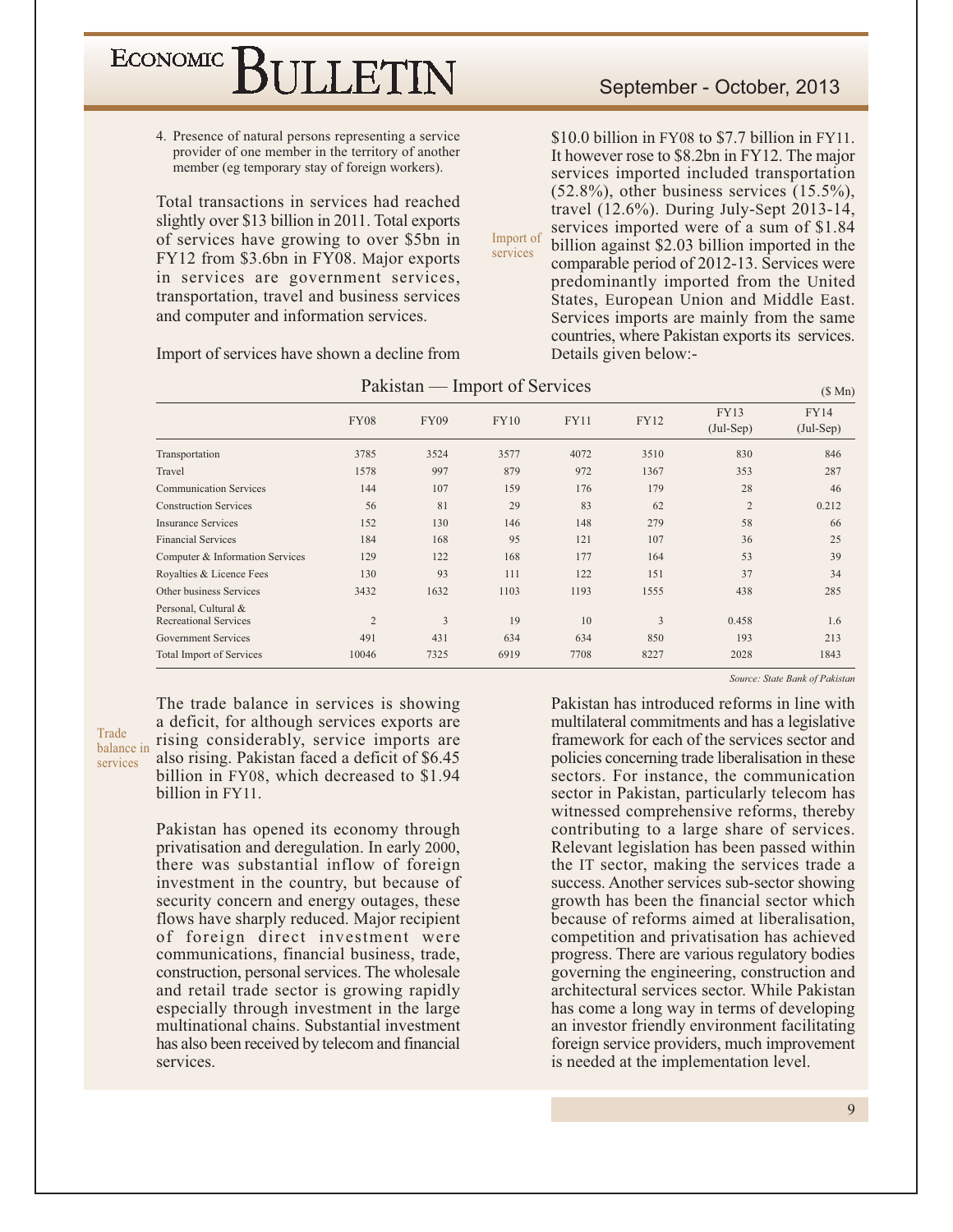### **Major Crops Update**

Wheat

**Rising** 

wheat

prices

rusts

#### Wheat

for 2014

Pakistan

increase

wheat

output

could

Wheat production in Pakistan is estimated at around 24 million tonnes in 2012-13, against the target of 25.5 million tonnes. Wheat crop has been affected among others by delayed planting caused by late harvests of other crops such as cotton and sugarcane and less use of Crop target urea. Shortages of urea fertilizer and its price escalation discouraged its application. Imposition of general sales tax and gas

infrastructure cess has impacted fertilizer plants, increasing its costs. As urea application contributes to enhance crop yield, its reduction adversely affects the yield. The crop target for FY14 has been fixed at 25.0 million tonnes.

Because of a shortfall in production, Pakistan is likely to import between 800,000 to 1 million tonnes of wheat in the year to March 2014. In the month of August 2013 alone, 34.8 thousand metric tonnes of wheat of a value of \$10.1 million was imported. In the entire fiscal year 2012-13, import of wheat was of a sum of \$6.8 million. The FAO Investment Centre in a report, Pakistan: Review of the wheat sector and grain storage issues, has shown that Pakistan could increase annual wheat production to 32.5 to 38 million tonnes from the area currently planted, assuming that the potential wheat yield is realized through sustainably intensified crop production. Despite irrigated production, domestic wheat yields are below those achieved in neighbouring countries and these have not increased much in recent years. The Report says, these relatively low yields are most likely a result of inadequate irrigation infrastructure and insufficient access to use of farm inputs, especially given the substantially higher yields that would be attainable in Pakistan's agroclimatic conditions.

The Wheat Productivity Enhancement Project, a US Department of Agriculture Programme

managed in collaboration with national and provincial research partners has successfully introduced the UG99 – resistant wheat variety. The introduction of this wheat variety helps protect Pakistan against UG99, a virulent wheat disease in the region that poses a threat to Pakistan's farming community.

FAO has called upon countries in the global wheat belt to step up monitoring and prevention for wheat rusts – fungal diseases that do especially well in particularly wet seasons. Wheat rusts manifest themselves as yellow, blackish or brown coloured blisters that form on wheat leaves and stems, full of millions of spores. These spore, similar to appearance to rust, infect the plant tissues, hindering photosynthesis and decreasing the crop's ability to produce grain. The FAO report states, 'in Pakistan there was a marked increase in reports of high (above 40%) and moderate (above  $20\%$ ) severity for all three types of rust diseases, but the effects of yellow rust were most pronounced, appearing in 53 percent of the surveyed fields.

Wheat prices have risen in recent months. Lower crop output, low releases of subsidised wheat by provincial food departments to flour mills, and the rupee depreciation on the landed cost of imported wheat and the rising transport costs due to increase in local fuel oil prices have made wheat and other commodities costlier. Wheat was amongst the top contributors to CPI inflation in August 2013. With a weighted contribution of 12.97 percent, price of wheat saw a change of 27.1 percent in August 2013 over August 2012.

Flours mills are selling flour at a price higher than that fixed by the government. In Sindh it is being sold at around Rs44 per kg, while premium quality at Rs46 per kg (government has fixed wheat flour price at Rs39.5) in Punjab it is being sold at around Rs43-45, while the official price is Rs39.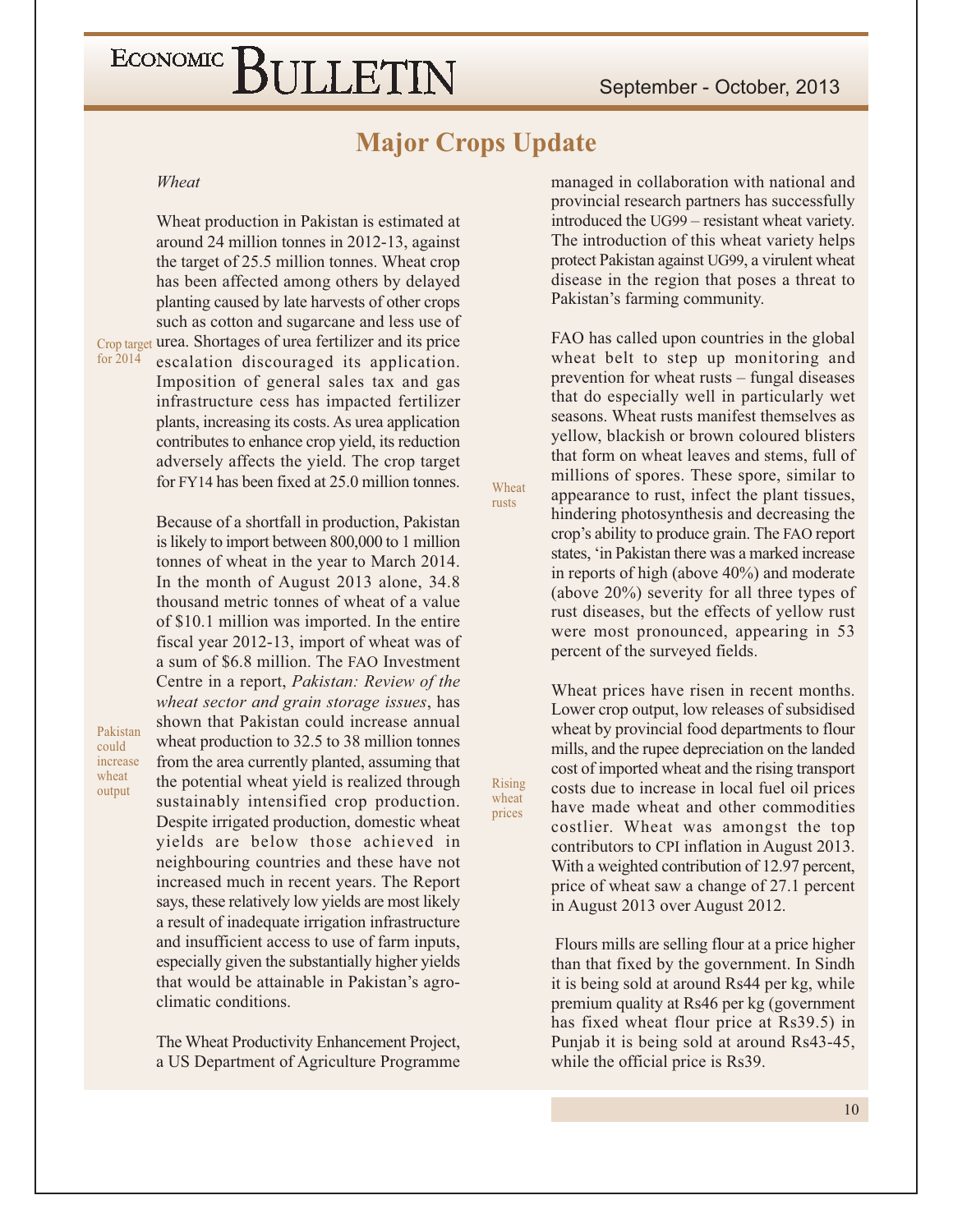#### Rice

The government has set rice production target at 6.2 million tons during the year 2013-14, provided no major setbacks are incurred. USDA raised production forecasts for the year by  $200,000$  tons to 6.4 million tons due to a Rice target higher yield forecast. The yield was raised because of favourable water levels in reservoirs, improved crop conditions, more use of high yielding varieties, greater irrigation supplies. The 2013-14 crop forecast is up 14 percent from the year earlier flood reduced crop, but still below the 2008-09 record of 6.9 million tons.

> Heavy rainfall and floods have reportedly washed out approximately 10-15 percent of the standing crop in Punjab. Floodwaters submerged large areas of farm fields in different districts of the province — Sialkot, Narowal, Hafizabad, Jhang, Kamoke and Muridke among others. Because of the damage caused to the crop, the output target of 6.2 million tons may not be met. This may also reduce Pakistan's 2013-14 rice exports below the 3.1 million tons exported in 2012-13. Export forecast was targeted to be higher based on larger exportable supplies and new financing terms with Iran.

> According to the Basmati Rice Growers Association, floods in mid August hit the heartlands of basmati where nearly 50 percent of the country's basmati is grown. Earlier than anticipated heavy rains delayed rice milling, which is one of the several reasons for higher rice prices this year.

> Pakistan's basmati exports continue to be constrained by tight availabilities in the wake of growing substitution of hybrid rice for aromatic varieties at the farm level. Processing operations have also been impaired by severe energy shortages. The sector has been provided some encouragement by the inclusion of rice in barter agreement with Iran. In 2012-13,

### September - October, 2013

basmati exports declined, both in terms of quantum and earnings. There was a 26.3 percent drop in quantity exported, while earnings declined by 20.4 percent to \$657 million against \$826 million in 2011-12.

#### Cotton

Cotton

revised

Cotton

impacted

crop

crop estimates

The Cotton Crop Assessment Committee  $(CCAC)$  estimates 2013-14 crop at 11.958 million bales; 8.70 million bales in Punjab, 3.15 million bales in Sindh and 0.108 million bales in Balochistan. Earlier the CCAC had estimated the crop at 13.255 million bales, which was later revised to 12.655 million bales, and in its meeting in September 2013, the estimates were further revised down to 11.95 million bales. The crop has been impacted by low availability of irrigation water at the time of sowing, flood damages and attack of cotton pests. In some areas of southern Punjab and Sindh, minor pest attacks

of thrips, whitefly, bollworms and mealy bug

have been reported.

Reportedly there has been a fall in cotton production in Punjab. According to available figures, the province produced 0.644 million bales upto September 1, as compared to 0.968 million bales produced in the same period a year earlier. Excessive heat wave is reported to have impacted growth of cotton plants. In Sindh, higher cotton output has been recorded, which compensated output losses in Punjab. Ginners say heavy rains and floods in Punjab have destroyed 10-15 percent of the crop in Dera Ghazi Khan, Multan, Muzaffargarh and Layyah, and more than half of the area under cultivation of cotton in Rajanpur has been hit. Cotton growing areas in Sindh have largely escaped flood-related damages.

The International Cotton Advisory Committee has said that cotton crop worldwide was seen falling as farmers shift to grain. The drop in acreage is led by the biggest growers including China, India, Pakistan and the US. Pakistan

Rice exports may fall

at 6.2

tons

million

**Basmati** exports decline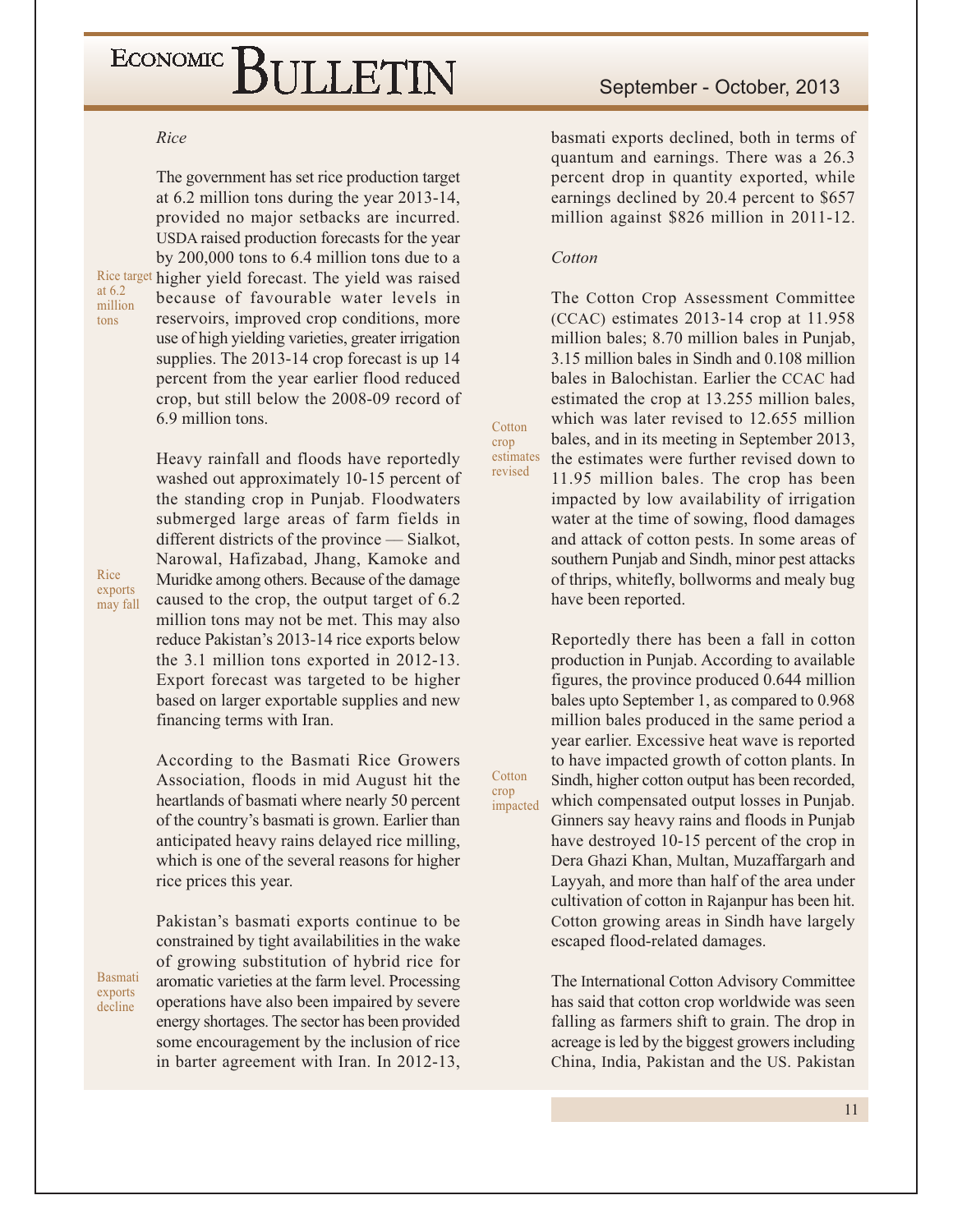Cotton

sown area

declines

sector

phutti

Cotton Ginners Association has expressed its concern on misuse of cotton zone by allowing the setting up of sugar mills and cultivation of sugarcane. Despite declaring cotton crop zones by the Punjab and Sindh governments, the setting up of new sugar mills continues, which is shrinking the cotton crop area in major cotton zones of Rahim Yar Khan, Sahiwal, Pakpattan, Ghotki and Nawabshah. Cotton sown area has subsequently fallen.

In recent years large sums of investment have been made in the local ginning sector. Around 40-50 new ginning factories have been set up in the country, and a large number of plants have undergone extensive balancing, **Investment modernisation and replacement. State Bank** in ginning of Pakistan refinancing scheme initiated in mid 2010 has greatly facilitated fresh investment in the ginning sector. The scheme has made it possible for ginners to avail bank loans of various interest rates depending on the tenure of the loan to set up new plants or for BMR of existing ginning mills.

Phutti (seed cotton) rates were quoted at Rs3100 per 40kg for the Punjab variety, while Prices of poor quality of phutti was being quoted at around Rs2200 per 40kg in Sindh. Earlier in the month of October prices were higher.

> The Pakistan Cotton Ginners Association indicated that around 3.69 million bales have reached ginners by October 1, 2013. The quantum is about 6.88 percent higher as compared to 3.45 million bales that reached ginners by October 1, 2012.

#### Sugarcane

Pakistan's sugarcane production is estimated at  $62.5$  million tons in 2012-13, higher by 7 percent over previous year's harvest of 58.4 million tons. The crop was sown over an area of 1124 thousand hectares. The 2012-13 crop

benefited from rains, especially the cane growing areas of southern Punjab and Sindh, and application of balance use of inputs. For 2013-14, sugarcane production is forecast at 65 million tons, an increase of 4 percent over forecast at the current year. Sugarcane was reportedly 65 million sown on an area of 2.3 million acres, of which crop standing over 25,000 acres in Punjab has been hit by heavy rains. But reportedly that have not caused any extensive damage to the crop, as cane stalks had grown tall and strong

enough to resist the ill effects.

Output

tons

Some sugar mills in Sindh and Punjab have begun crushing, while the remaining are waiting for sugarcane and will start crushing in November. The provincial governments of Punjab and Khyber-Pakhtunkhwa have announced a minimum support price of Rs170 per 40kg and Sindh Rs172 per 40kg for 2012-13 crushing season. This was a 13 percent increase from preceding year's procurement price. A buffer stock of 1.5-2.0 million tons of sugar are available with local sugar mills and the Trading Corporation of Pakistan for domestic consumption and export. A good sugarcane crop is expected this year.

In 2012-13, Pakistan exported 1.1 million metric tons of sugar of a value of \$529.5 million, a substantial jump compared to exports of 48.7 thousand metric tons worth \$28.1 million in 2011-12.

Pakistan Agriculture Research Council has approved a new sugarcane variety with a high yield of 1600-2000 maunds per acre against the existing average yields of 1200-1400 maunds. The new variety will be promoted in collaboration with sugar mills seeking varieties with higher yield and greater sucrose contents. The new cane variety will replace three varieties banned by the government for its poor yield and lesser sucrose contents.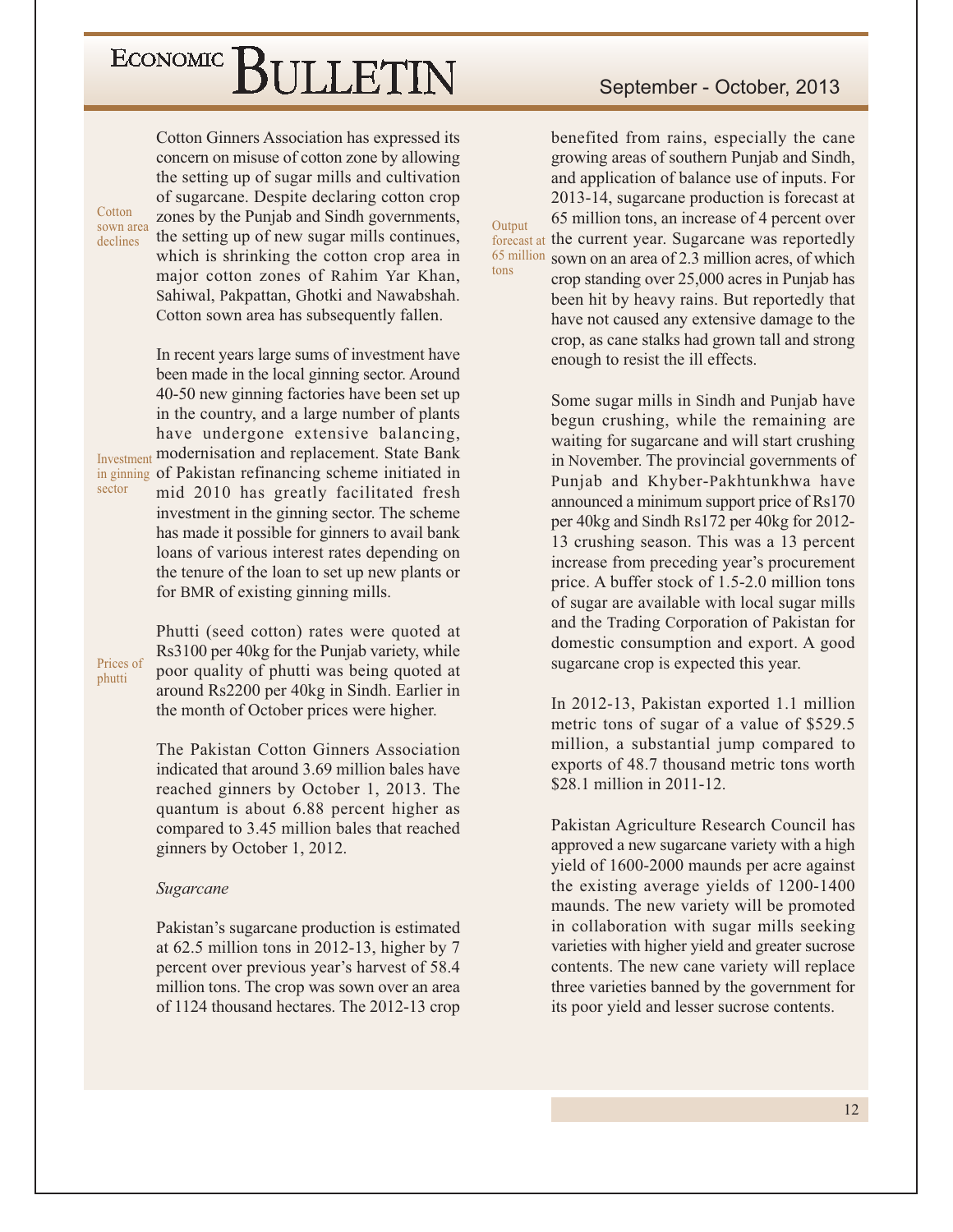September - October, 2013

### ECONOMIC<sup></sup> BULLETIN

### **Market Analysis**

**KSE-100** 

index declines

Market Review - September-October 2013

After a much needed correction witnessed in the month of August, the market again posted a decline in September on the back of abnormal devaluation of Pak Rupee and regulatory change witnessed for the banking sector. Though the month on month decline of 0.3k points in September is benign, what is worrying is the 1.8k points  $(7.6\%)$  decrease witnessed since end September, after the intra month high of 23.6k points clocked in by KSE-100 index. On a month on month basis, average volumes of All Share Index declined by 7 percent, while value traded depicted a similar decrease of 13 percent. 1QFY14 return for the benchmark index stood at 4 percent, compared to a handsome 16 percent in the preceding 4QFY13.

September review

> Concerns over rupee devaluation and further interest rate hike will continue to keep the upside limited, especially if foreigners continue to remain net sellers as in the past few weeks. However, the recent decline has opened up avenues for fresh investment. At current level, we are overweight on cement sector (after the steep fall in share price & hike in cement price from October), Oil & Gas and Textiles (benefit of rupee devaluation) and selected exposure in Banks & Fertilizer.







Key sectors declined in September except Telecom, while Foreigners were net sellers

KSE-100 index declined by 1.5 percent in September as all the key sectors posting a decline, with the exception of Telecom. Though the month on month decline of 0.3k points in September is benign, what is worrying is the 1.8k points  $(7.6\%)$  decrease witnessed since last week, after the intra month high of 23.6k points clocked in by KSE-100 index. On a month on month basis, average volumes of All Share Index declined by 7 percent. 1QFY14 return for the benchmark index stood at 4 percent, compared to a handsome 16 percent in the preceding 4QFY13.

Delisting of market heavyweight Unilever was witnessed in September, which resulted in KSE market capitalization decreasing by around PKR200bn. Telecom sector witnessed the biggest surge due to government's crackdown on grey trafficking and benefit of rupee deval. Banks during most part of the month performed well due to anticipation of further interest rate hike, but regulatory change pertaining to minimum deposit rate on the second last working day of the month, led to a dip in sector's outperformance. In the month of September, Companies remained the biggest net buyers with Mutual fund being the biggest sellers. Foreigners were net sellers in the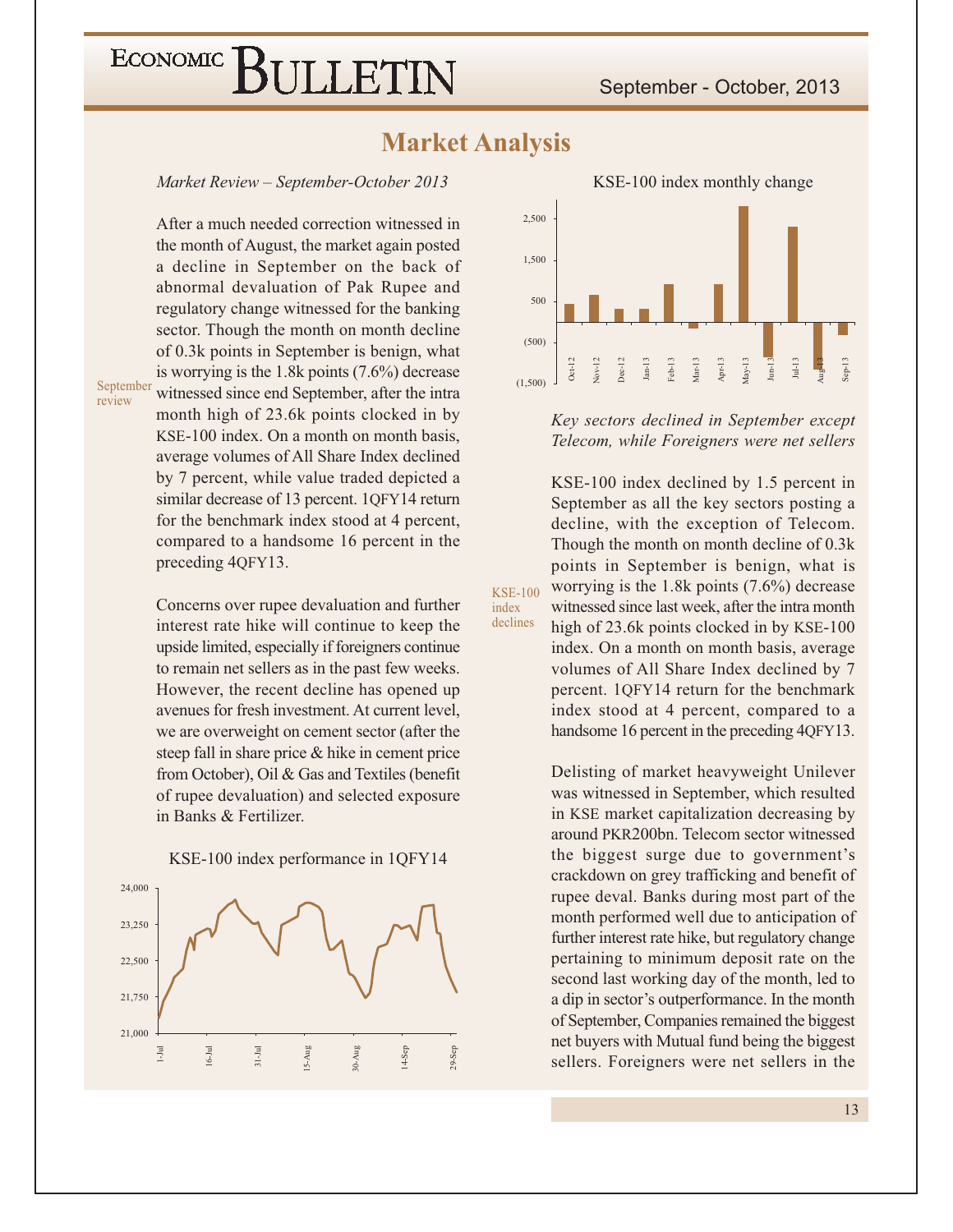outgoing month, a trend which is being witnessed since the last few weeks due to worsening Pak Rupee outlook.

Manufacturing concerns are set to bear the brunt of rising cost of doing business (tariffs) & interest rate hike, second round of inflation etc) while SBP has tightened the noose around the banks resulting in earnings/TP downgrade. Investors may take solace from the fact that the key sectors such as E&P, IPPs, Textile & Telecom will eventually benefit from rupee devaluation, thus corporate earnings should improve. Nonetheless, concerns over rupee devaluation & further interest rate hike will continue to keep the upside limited, especially if foreigners turn into net sellers.

The recent decline has opened up avenues for fresh investment. At current level, we are overweight on Cement sector (after the steep fall in share price  $&$  hike in cement price from October), Oil & Gas and Textiles (benefit of rupee devaluation) and selected exposure in Banks & Fertilizer. Foreign inflows will continue to remain a key factor in shaping the market direction.

After posting a decline in August and September, the market bounced back in the latter half of October on renewed buying from foreigners, in the usual E&P sector. On a month on month basis, the benchmark KSE-100 index augmented by 4.3 percent to close at 22.8k level. The month of October saw volumes plunge to average 116mn shares/day, which is the lowest monthly reading of CY13. On a month to month basis, average volumes of All Share Index declined by 46 percent, while value traded depicted a similar decrease of 42 percent.

As highlighted by us before, foreign flows will continue to play a key role in determining the market direction. Post US Government debt deal in mid October, foreigners have again shown renewed interest, especially in

the E&P space. Their enthusiasm was complemented by above expected 1QFY14 resulted posted by the Oil & Gas sector, which has driven the recent rally.

On the economic front, things continue to look challenging with CPI expected to continue its ascent in the coming month. We expect 50-100bps increase in the next monetary policy due in November (any delay will be positive) for the market). Forex reserves situation continues to remain precarious but some tangible progress on this front by the government pertaining to Privatization, 3G auction, US aid and international bond auction should lead to relatively stable Pak Rupee outlook in the 2HFY14.





Oil & Gas sector shows remarkable MoM growth in October, while foreigners again turn net buyers

KSE-100 index increased by 4.3 percent in October mainly due to double digit rally

October review

Future

outlook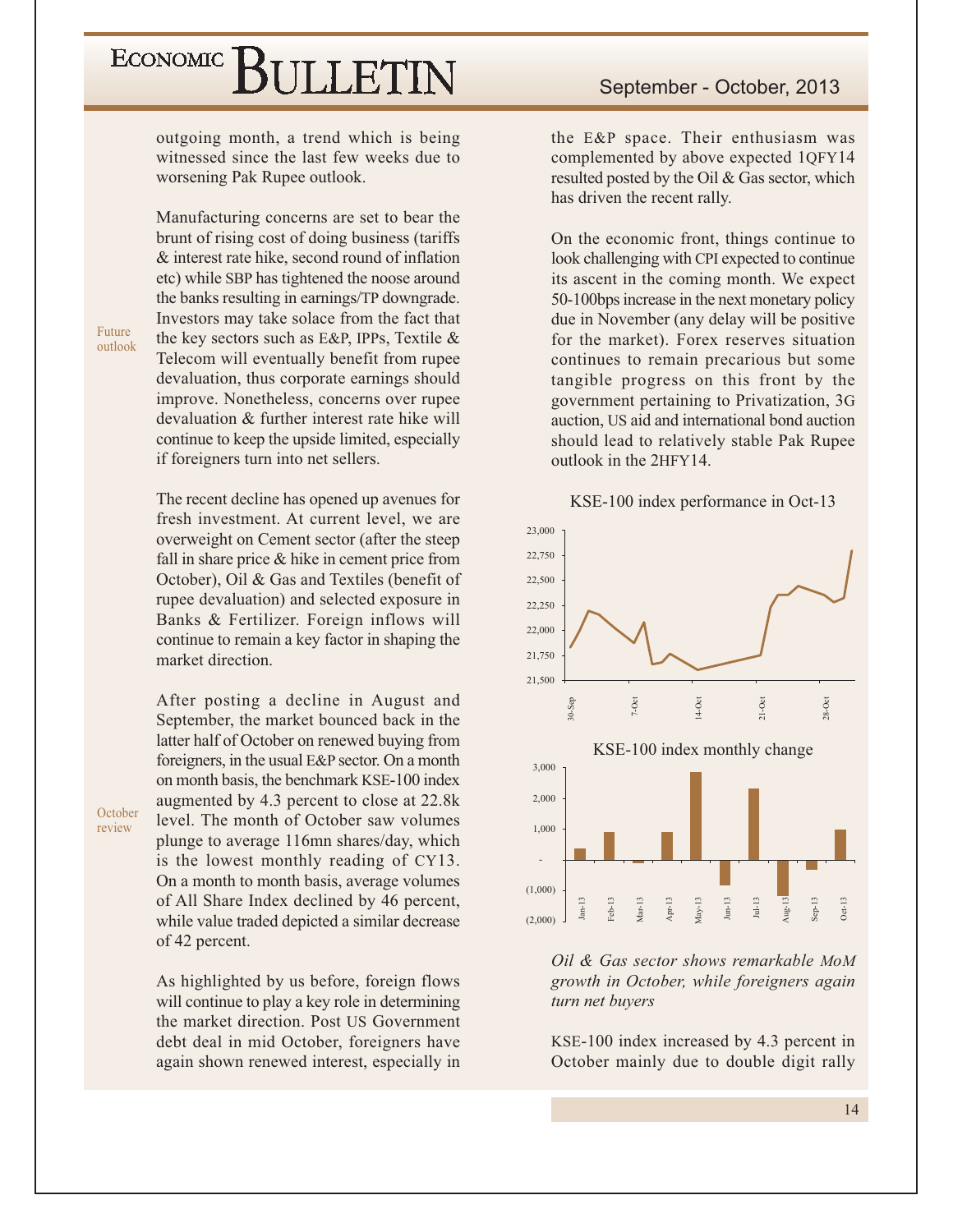# ECONOMIC BIJLETIN

witnessed in index heavy weight Oil & Gas sector, while the performance all other key sector sectors remained relatively subdued.

The month of October saw volumes plunge to average 116mn shares/day, which is the lowest monthly reading of CY13. On a month to month basis, average volumes of All Share Index declined by 46 percent, while value traded depicted a similar decrease of 42 percent. Post US Government debt deal in mid October, foreigners have again shown renewed interest, especially in the E&P space. Their enthusiasm was complemented by above expected 1QFY14 resulted posted by the Oil & Gas sector, which has driven the recent rally.

After remaining on the net selling side in the preceding month of September, foreigners came back strongly in October, especially in the latter half of the month as US Govt. debt deal got extended and concerns over Fed stimulus program were eased. Individuals and Mutual Funds were the biggest sellers during the month.





As highlighted by us before, foreign flows will continue to play a key role in determining the market direction. Post US Government debt deal in mid October, foreigners have again shown renewed interest, especially in the E&P space. After maligning each other in the media during the last couple of weeks, the major market pundits are rumored to be nearing a settlement which may act as a positive catalyst in the coming days. On the economic front, things continue to look challenging with CPI expected to continue its ascent in the coming month. We expect 50-100 bps increase in the next monetary policy due in November (any delay will be positive for the market). Forex reserves situation continues to remain precarious but some tangible progress on this front by the government pertaining to Privatization, 3G auction, US aid and international bond auction should lead to relatively stable PKR outlook in the 2HFY14. At current level, we are overweight on Oil & Gas and Textiles (benefit of rupee devaluation) and selected exposure in Banks & Fertilizer.

> (Contributed by Taurus Securities Ltd, a subsidiary of National Bank of Pakistan)

outlook

Future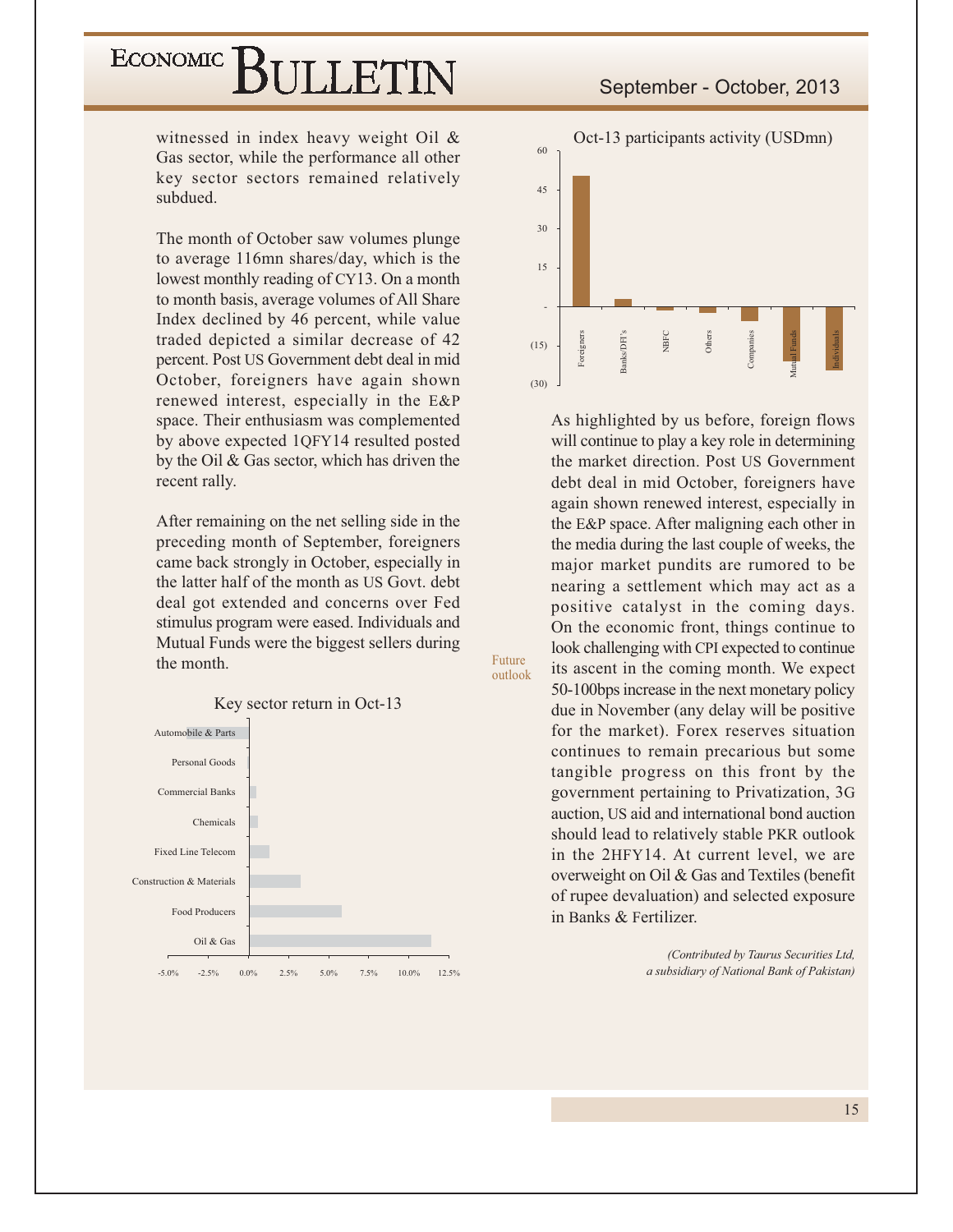|                                              |           |                          | Scheduled             |                  |                  | <b>Banks Deposits by</b> |                        | Type    |                           |                              |                  | (Rs. Bn)     |
|----------------------------------------------|-----------|--------------------------|-----------------------|------------------|------------------|--------------------------|------------------------|---------|---------------------------|------------------------------|------------------|--------------|
| Type of Business                             |           |                          | <b>Fixed Deposits</b> |                  |                  |                          | <b>Saving Deposits</b> |         |                           | Remunerative                 | Current Account  |              |
|                                              | 2009      | $\supseteq$<br>201       | 2011                  | 2012             | 2009             | 2010                     | 2011                   | 2012    | 2009                      | 2010                         | 2011             | 2012         |
| National Bank of Pakistan                    | 194.7     | 9.<br>218                | 257.3                 | 235.1            | 196.4            | 266.3                    | 232.9                  | 313.0   | 75.1                      | 68.4                         | 80.7             | 96.5         |
| Habib Bank Ltd                               | 190.6     | 187.                     | 245.9                 | 354.4            | 310.4            | 338.8                    | 388.5                  | 485.1   | $1.8\,$                   | $1.7\,$                      | $1.7\,$          | $1.4\,$      |
| United Bank Ltd                              | 150.8     | 162                      | 172.5                 | 193.6            | 178.3            | 194.0                    | 206.4                  | 240.8   | 2.1                       | 3.4                          | $6.0\,$          | 7.2          |
| <b>MCB</b> Bank Ltd                          | 62.7      | 80.                      | 91.5                  | 80.6             | 173.8            | 196.0                    | 225.9                  | 268.9   | $\mathbf{r}$              | $\bar{\mathbf{r}}$           |                  | $\bar{1}$    |
| Allied Bank Ltd                              | 98.4      | 109                      | 110.1                 | 158.2            | 85.3             | 93.6                     | 106.8                  | 125.8   | 47.7                      | 57.0                         | 57.7             | 80.1         |
| Bank Alfalah Ltd.                            | 121.7     | 102                      | 102.0                 | 103.2            | 83.9             | 96.3                     | 123.5                  | 155.0   |                           | $\bar{1}$                    | $\bar{e}$        | $\mathbf{r}$ |
| Bank Al Habib Ltd                            | $71.0$    | 91.                      | 120.2                 | 96.1             | 35.3             | 54.5                     | 70.2                   | 105.6   | $\frac{1}{21.3}$          | 29.2                         | 26.5             | 29.1         |
| Standard Chartered Bank Pak Ltd              | 58.4      | 46.                      | 37.6                  | 31.2             | 79.3             | 90.4                     | 103.6                  | 127.5   | $\mathbf{1}$              | $\mathbf{r}$                 | $\bar{\rm r}$    | $\mathbf{r}$ |
| Askari bank Ltd                              | 48.0      | 66.                      | 89.5                  | 75.6             | 110.3            | 132.1                    | 141.0                  | 155.6   | $\mathbf{I}$              | $\mathbf{I}$                 | $\mathbf{I}$     | $\mathbf{I}$ |
| The Bank of Punjab                           | 90.6      | 96.                      | 107.0                 | $\overline{111}$ | 65.5             | 75.6                     | 86.0                   | 100.9   | $\mathbf{1}$              | $\mathcal{A}$                | $\mathbf{r}$     | $\mathbf{I}$ |
| Faysal Bank Ltd.                             | 53.1      | 86.                      | 96.2                  | 92.2             | 40.4             | 61.5                     | 57.4                   | 73.7    |                           | $\mathbf{H}$                 | $0.7\,$          | $1.6\,$      |
| Habib Metropolitan Bank Ltd.                 | 63.7      | 70.                      | 82.2                  | 93.5             | 39.9             | 38.9                     | 44.2                   | 54.8    |                           |                              |                  |              |
| Meezan Bank Ltd.                             | 32.4      | $\ddot{4}$               | 58.5                  | 78.4             | 36.3             | 48.4                     | 62.7                   | 91.6    |                           |                              |                  |              |
| Soneri Bank Ltd.                             | 31.5      | $\overline{31}$ .        | 37.7                  | 138.2            | 27.9             | 32.2                     | 40.9                   | 55.1    |                           |                              |                  |              |
| NIB Bank Ltd                                 | 35.9      | 39.                      | 32.8                  | 24.9             | 27.6             | 29.1                     | 26.1                   | 33.6    |                           |                              |                  |              |
| Summit Bank                                  | 16.9      | 17.                      | 34.8                  | 36.8             | 10.5             | 20.7                     | 24.9                   | 31.1    |                           |                              |                  |              |
| Sindh Bank                                   | $\bar{1}$ | $\overline{\phantom{a}}$ | 2.5                   | $6.8$            |                  | $\,$                     | 17.6                   | 15.4    |                           |                              |                  |              |
| KASB Bank Ltd                                | 26.1      | 23.                      | 21.1                  | 14.0             | 9.5              | 14.0                     | 18.0                   | 17.5    |                           |                              |                  |              |
| Silk Bank Ltd                                | 23.7      | 26.                      | 31.1                  | 33.4             | 12.8             | 15.9                     | 17.6                   | 17.7    |                           |                              |                  |              |
| JS Bank                                      | 9.2       | 8.7                      | 14.3                  | 20.8             | 5.6              | $8.1\,$                  | 11.4                   | $18\,$  |                           |                              |                  |              |
| Dubai Islamic Bank                           | 15.6      | 15.                      | 17.8                  | 21.8             | $7.3$            | $10.1\,$                 | 12.1                   | 17.4    |                           |                              |                  |              |
| Bank Islami Pakistan Ltd                     | 12.7      | 18.                      | 24.5                  | 30.2             | $7.6\,$          | $10.0\,$                 | 14.3                   | 21.1    |                           |                              |                  |              |
| Bank of Khyber                               | 11.8      | 16.                      | 22.7                  | 27.7             | $9.2$<br>4.7     | 13.5                     | 12.0                   | 16.8    |                           |                              |                  |              |
| Albaraka Bank Ltd                            | $8.1\,$   | 24.                      | 29.1                  | 27.4             |                  | 14.4                     | 20.5                   | 21.5    |                           |                              |                  |              |
| Burj Bank Ltd.                               | $2.8\,$   | 5.6                      | $10.0\,$              | 18.2             | 1.5              | $4.7$                    | $7.0\,$                | 12.8    |                           |                              |                  |              |
| Samba Bank Ltd                               | $6.0\,$   | $6.3$                    | 8.5                   | 10.9             | 2.6              | 3.8                      | 4.4                    | 5.7     | $\mathbf{1}$              |                              |                  |              |
| First Women Bank Ltd                         | $1.2\,$   | $2.0\,$                  | $5.0\,$               | 7.3              | 3.4              | 3.1                      | 3.5                    | 4.2     | 2.4                       | $\mathfrak{c}$               | 2.9              | 4.2          |
| Citibank                                     | $26\,$    | 34.6                     | 24.5                  | 16.1             | 21.6             | 20.4                     | 24.5                   | 21.7    | $\mathbf{H}^{\prime}$ .   |                              |                  | $\Gamma$     |
| HSBC Bank Middle East Ltd                    | 22.1      | 23.3                     | 20.5                  | 14.3             | 7.2              | 8.5                      | 9.5                    | 9.3     | $\mathbf{r}$              |                              |                  |              |
| Deutsche Bank                                | $1.6\,$   | 2.9                      | 6.7                   | $10.0$           | 2.6              | 0.9                      | 1.2                    | 5.0     | $\mathbf{1}$              | $\overline{\phantom{a}}$     | $\bar{1}$        | $\,$         |
| HSBC Bank Oman SAOG                          | 0.2       | $0.\overline{3}$         | 0.3                   | 0.2              | $\overline{0.1}$ | $0.1\,$                  | 0.09                   | 0.07    | $\overline{0}$ .          | 0.005                        | 0.07             | $0.1\,$      |
| Barclays Bank                                | 15.2      | 17.7                     | 20.9                  | $8.8\,$          | 9.7              | 9.6                      | 17.1                   | 14.2    | $\mathbf{L}_{\mathrm{c}}$ |                              | $\Gamma$         |              |
| Bank of Tokyo-Mitsubishi Ltd                 | $1.4\,$   | $1.3\,$                  | 1.2                   | $1.8\,$          | $\overline{0.1}$ | $\overline{0}$ .         | $\overline{0.1}$       | $0.1\,$ | 1.0                       | 0.6                          | $\overline{0.1}$ | 0.006        |
| Industrial & Commercial<br>Bank of China Ltd |           |                          | 1.5                   | 2.9              | $\mathbf{I}$     |                          | 0.01                   | 0.4     | $\mathbf{I}$              |                              |                  |              |
|                                              |           |                          |                       |                  |                  |                          |                        |         |                           | Source: Banks Annual Reports |                  |              |

September - October, 2013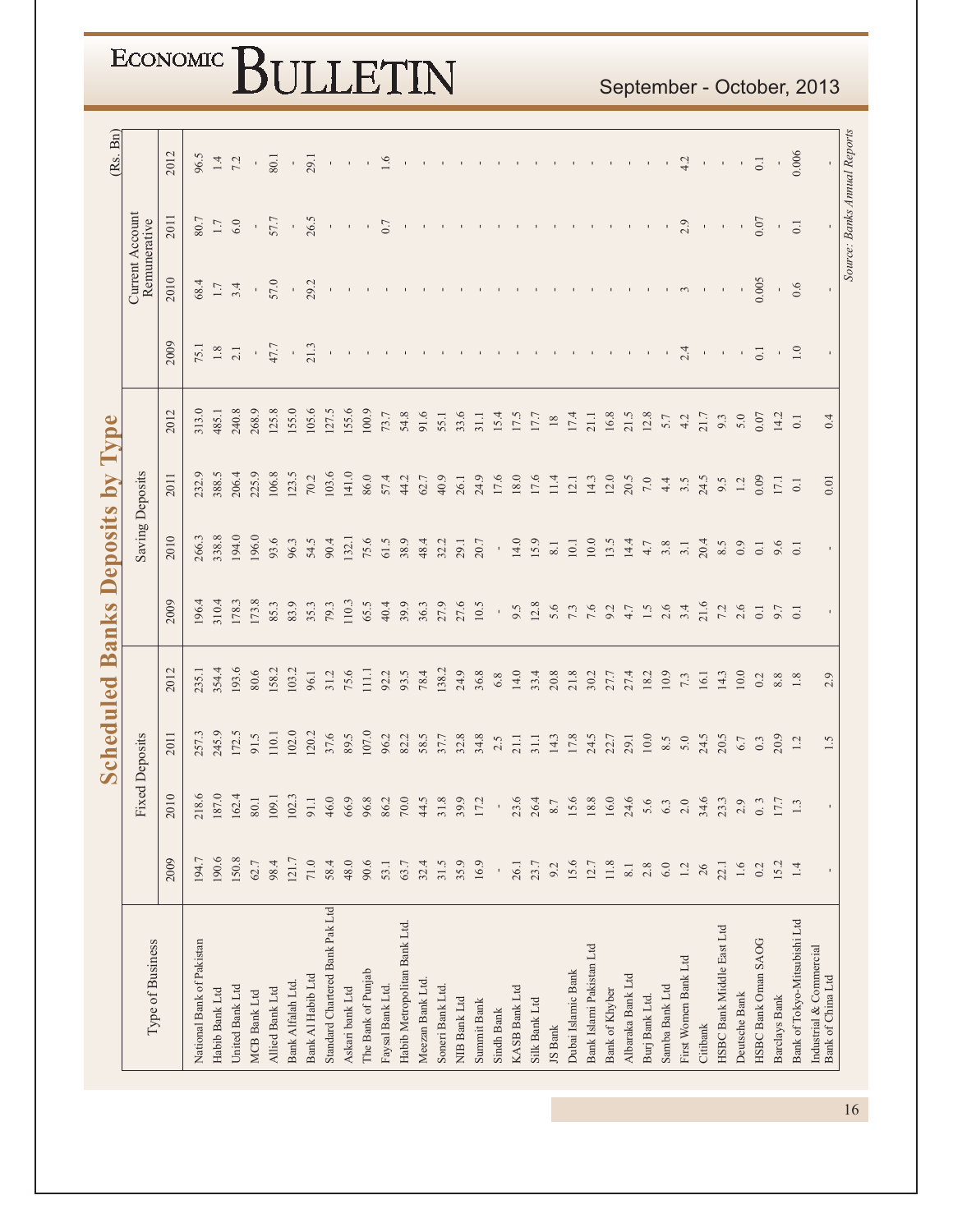|                                                          |              |              |                                     |       |                  |              |                       | Scheduled Banks Deposits by Type |              |                  |                  |                  |                        |                        |         | (Rs. Bn) |
|----------------------------------------------------------|--------------|--------------|-------------------------------------|-------|------------------|--------------|-----------------------|----------------------------------|--------------|------------------|------------------|------------------|------------------------|------------------------|---------|----------|
| Type of Business                                         |              |              | Non-Remunerative<br>Current Account |       |                  |              | Financial Institution |                                  |              |                  | Others           |                  |                        |                        | Total   |          |
|                                                          | 2009         | 2010         | 2011                                | 2012  | 2009             | 2010         | 2011                  | 2012                             | 2009         | 2010             | 2011             | 2012             | 2009                   | 2010                   | 2011    | 2012     |
| National Bank of Pakistan                                | 169.0        | 194.4        | 214.1                               | 229.1 | 92.2             | 84.5         | 142.4                 | [64]                             |              |                  |                  |                  | 727.4                  | 832.                   | 927.4   | 1037.8   |
| Habib Bank Ltd                                           | 144.5        | 179.5        | 222.8                               | 281.9 | 6.2              | 14.1         | 16.3                  | 18.3                             |              |                  | $\mathcal{A}$    |                  | 553.5                  | 121.1                  | 875.3   | .141.2   |
| United Bank Ltd                                          | 150.8        | 180.7        | 204                                 | 233.7 | $1.1\,$          | $1.7\,$      | 13.0                  | 13.1                             | $8.9\,$      | 8.4              | Ξ                | Ξ                | 492.0                  | 550.6                  | 613.0   | 699.9    |
| <b>MCB Bank Ltd</b>                                      | 123.9        | 144.5        | 161.7                               | 183.2 | 4.3              | 7.3          | 8.6                   | $8.8\,$                          | 2.9          | 3.5              | $3.\overline{5}$ | 3.5              | 367.6                  | 431.4                  | 491.2   | 545.0    |
| Allied Bank Ltd                                          | 93.2         | 110.9        | 124.1                               | 145.7 | 4.2              | $0.7\,$      | 0.9                   | 4.9                              | $\mathbf{I}$ | $\mathbf{r}$     | $\mathbf{r}$     |                  | 328.8                  | 371.3                  | 399.6   | 514.7    |
| Bank Alfalah Ltd.                                        | 88.5         | 119.4        | 141.9                               | 160.9 | 25.9             | 31.1         | 29.4                  | 33.7                             | 4.8          | 4.9              | 4.5              | 4.3              | 324.8                  | 354.0                  | 401.3   | 457.1    |
| Bank Al Habib Ltd                                        | 53.9         | 64.3         | 78.7                                | .04.2 | $7.8\,$          | 10.6         | 6.5                   | 5.4                              |              |                  |                  |                  | 189.3                  | 249.7                  | 302.1   | 340.4    |
| Standard Chartered Bank Pak Ltd                          | 67.5         | 81.6         | 92.9                                | 06.3  |                  | 0.5          | $0.7\,$               | 0.8                              | $1.0\,$      | 1.9              | $\Box$           | 0.9              | 207.0                  | 220.4                  | 235.9   | 266.7    |
| Askari bank Ltd                                          | 44.3         | 53.0         | 56.6                                | 62.7  | $0.8$<br>$1.5$   | 0.4          | 1.5                   | 10.2                             | 2.1          | 3.5              | 2.9              | 2.8              | 206.2                  | 255.9                  | 291.5   | 306.9    |
| The Bank of Punjab                                       | 26.1         | 30.2         | 38.5                                | 47.2  | 7.3              | $4.1\,$      | 4.9                   | 3.9                              | 1.3          | 1.5              | 1.5              | 2.9              | 190.8                  | 208.2                  | 237.9   | 266.0    |
| Faysal Bank Ltd.                                         | 21.2         | 39.7         | 47.2                                | 60.9  | 7.2              | 5.5          | 10.9                  | 10.0                             | 1.7          | 2.4              | 2.2              | 2.3              | 123.6                  | 195.3                  | 214.6   | 240.7    |
| Habib Metropolitan Bank Ltd.                             | 33.3         | 37.3         | 45.0                                | 53.3  | $4.1\,$          | 12.5         | 11.8                  | 13.8                             | 1.5          | $1.8\,$          | 2.2              | 2.4              | 142.5                  | 160.5                  | 185.4   | 217.8    |
| Meezan Bank Ltd.                                         | 28.7         | 37.0         | 47.6                                | 59.4  | 2.4              | 0.5          | 0.5                   | 0.3                              | 0.5          | 0.7              | 0.7              | 0.7              | 100.3                  | 131.1                  | 170.0   | 230.4    |
| Soneri Bank Ltd.                                         | 12.6         | 16.4         | 19.1                                | 25.1  | 0.4              | 0.3          | 0.5                   | 0.3                              | $\Box$       | 1.3              | 1.5              | $\overline{2.1}$ | 73.5                   | 82.0                   | 99.7    | 120.0    |
| NIB Bank Ltd                                             | 23.6         | 24.1         | 25.1                                | 27.8  | 5.8              | 5.5          | 0.9                   | 4.3                              | $1.0\,$      | 0.5              | 0.6              | $0.7\,$          | 93.9                   | 99.1                   | 85.5    | 91.3     |
| Summit Bank                                              | 3.3          | 3.7          | 13.0                                | 19.2  |                  | $\mathbf{I}$ | 15.3                  | 8.3                              | $0.6$        | 0.7              | $1.7\,$          | $1.6\,$          | 31.3                   | 42.3                   | 89.7    | 97.0     |
| Sindh Bank                                               | $\mathbf{I}$ | $\mathbf{r}$ | $3.3\,$                             | 9.0   | $\mathbf{r}$     | $\,$         | 0.06                  | $0.1\,$                          | $\mathbf{r}$ | $\mathbf{r}$     | 0.04             | 0.07             | $\mathbf{r}_\parallel$ | $\mathbf{r}_\parallel$ | 23.5    | 31.4     |
| <b>KASB Bank Ltd</b>                                     | 5.3          | 6.8          | 21.2                                | 29.5  | 2.6              | $1.5$        | 0.4                   | 0.5                              | $0.3\,$      | 0.4              | $0.6\,$          | 0.4              | 43.8                   | 46.3                   | 61.3    | 61.9     |
| Silk Bank Ltd                                            | 8.2          | 10.6         | 12.7                                | 15.9  | $\overline{4.1}$ | $2.0$        | $1.9\,$               | $1.2\,$                          | $0.8\,$      | $0.7\,$          | $0.8\,$          | 0.9              | 49.6                   | 55.6                   | 64.1    | 69.1     |
| JS Bank                                                  | 4.8          | 6.9          | 11.3                                | 16.8  | 1.6              | 2.5          | 4.4                   | 6.6                              | 0.05         | 0.04             | 0.09             | 0.3              | 21.3                   | 26.2                   | 41.5    | 62.5     |
| Dubai Islamic Bank                                       | 4.7          | 5.6          | 8.6                                 | 13.8  | 0.4              | 0.07         | 0.02                  | $0.1\,$                          | $\bar{1}$    | $\bar{1}$        | 0.02             | 0.04             | 28.0                   | 31.4                   | 38.5    | 53.1     |
| Bank Islami Pakistan Ltd                                 | 7.2          | 9.1          | 10.1                                | 11.3  | 0.5              | 0.3          | 0.09                  | $\overline{0.1}$                 | $\bar{1}$    |                  | $1.6\,$          | 1.5              | 28.0                   | 38.2                   | 50.6    | 64.2     |
| Bank of Khyber                                           | 3.9          | 5.6          | 8.6                                 | 13.6  | 0.3              | $0.7\,$      | 0.9                   | 0.06                             | $1.0\,$      | $\Box$           | $1.4\,$          | $1.9\,$          | 26.2                   | 36.9                   | 45.6    | 60.1     |
| Albaraka Bank Ltd                                        | 1.9          | 7.3          | 7.3                                 | 8.7   | 0.3              | $2.7$ 0.6    | 4.2                   | 5.2                              | 0.06         | 0.3              | 0.3              | 0.5              | 15.1                   | 49.3                   | 61.6    | 63.3     |
| Burj Bank Ltd.                                           | $0.7\,$      | 1.7          | $1.9\,$                             | 2.9   | $1.7\,$          |              | $1.4\,$               | $2.0\,$                          | $\bar{1}$    |                  | 0.03             | 0.02             | $6.7\,$                | 12.6                   | 20.3    | 35.9     |
| Samba Bank Ltd                                           | 2.8          | 4.3          | 4.3                                 | 5.3   | $\Box$           | 0.4          | 0.4                   | $0.8\,$                          | $\mathbf{r}$ |                  | 0.04             | 0.04             | 12.5                   | 14.8                   | 17.7    | 22.7     |
| First Women Bank Ltd                                     | 1.5          | 2.0          | 2.3                                 | $2.8$ | 0.02             | 0.003        | 0.001                 | 0.001                            | 0.2          | $\overline{0}$ . | $\hbox{C}$       | $0.6$            | $8.7\,$                | 10.2                   | 13.8    | 19.1     |
| Citibank                                                 | $7.0\,$      | 10.1         | 10.7                                | 24.6  | 3.3              | 3.0          | $1.9\,$               | $1.9\,$                          | 0.2          | 0.2              | $0.1\,$          | $0.1\,$          | 58.1                   | 68.3                   | 61.6    | 64.3     |
| HSBC Bank Middle East Ltd                                | 11.0         | 14.0         | 15.1                                | 14.4  | 0.4              | $0.6$        | $_{0.9}$              | 0.9                              | 0.05         | $\overline{0}$ . | 0.3              | $0.1\,$          | 40.8                   | 46.5                   | 46.2    | 38.9     |
| Deutsche Bank                                            | $1.8\,$      | 2.2          | 3.2                                 | 3.4   | 0.005            | 0.006        | 0.008                 | 0.008                            | 0.002        | $\overline{0}$ . | 0.04             | 0.02             | $6.0\,$                | $6.1\,$                | Ξ       | 18.4     |
| HSBC Bank Oman SAOG                                      | 0.2          | 0.2          | 0.2                                 | 0.2   | 0.003            | $0.1\,$      | 0.01                  | 0.007                            | 0.09         | $\overline{0}$ . | 0.09             | 0.008            | $0.7\,$                | $0.8\,$                | $0.7\,$ | 0.6      |
| Barclays Bank                                            | 4.9          | 5.0          | 6.6                                 | 6.6   | 0.008            | 0.03         | 0.04                  | 0.02                             | 0.09         | 0.03             | 0.04             | 0.3              | 29.9                   | 32.3                   | 44.7    | 29.9     |
| Bank of Tokyo-Mitsubishi Ltd                             | 0.2          | 0.3          | 0.3                                 | 0.4   | $0.01$           | 0.08         | 0.007                 | 0.01                             | $\,$         |                  | 0.086            | 0.001            |                        |                        | 1.9     | 2.4      |
| Industrial & Commercial<br>Bank of China Ltd             |              |              | 0.003                               | 0.9   | $\mathbf{I}$     | $\mathbf{I}$ | $\blacksquare$        | $\mathbf{r}$                     |              |                  | 1.5              | 4.2              |                        |                        | 1.5     | 4.2      |
| - Indicates figure not given in the bank's annual report |              |              |                                     |       |                  |              |                       |                                  |              |                  |                  |                  |                        |                        |         |          |

September - October, 2013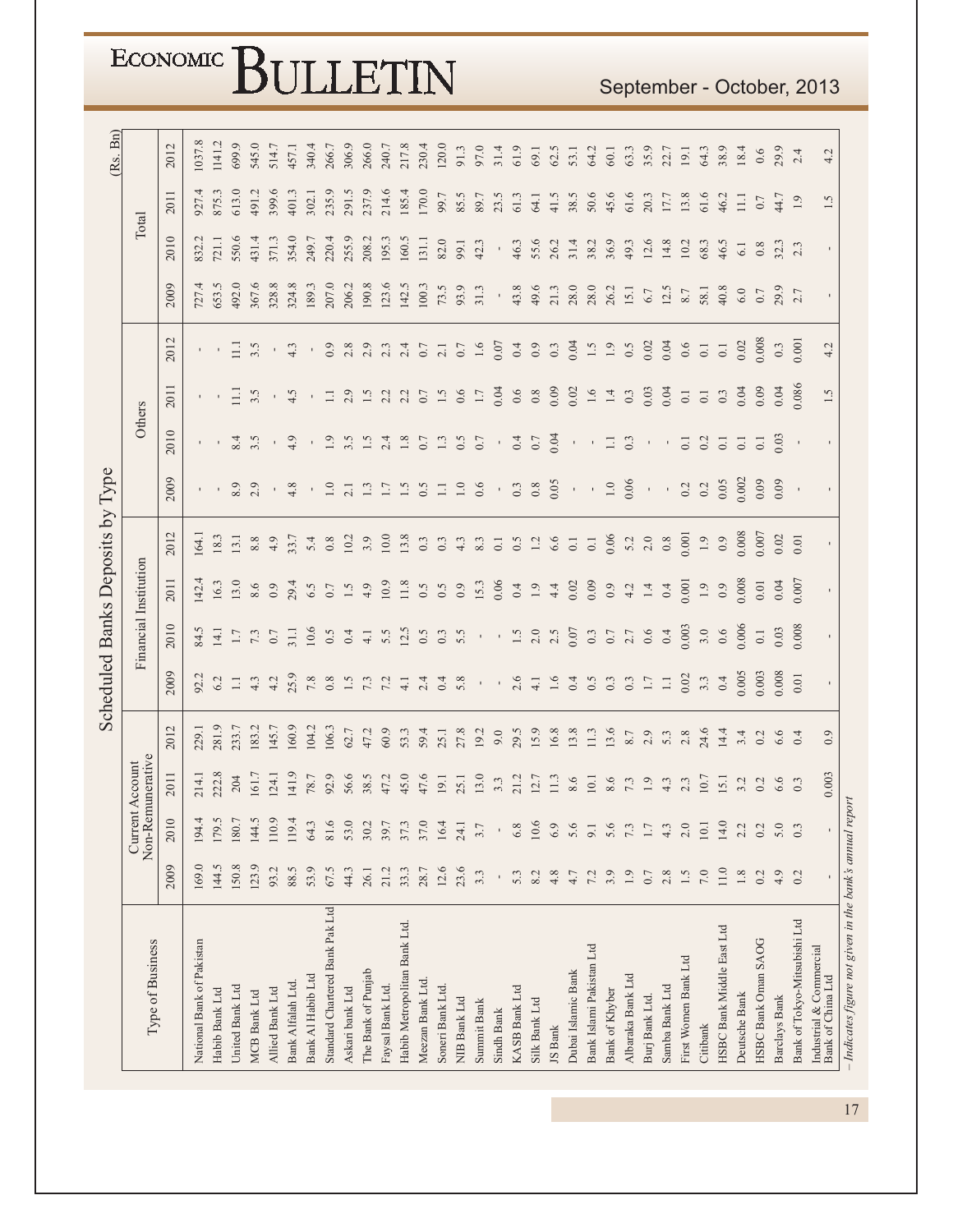### **Admn Expenses and Staff Cost of Scheduled Banks**

|                                              | ш                        | Admn Expenses |        |       | Staff Cost |        |                          | Admn Expense as % of Staff Cost | (N <sub>5</sub> NIII) |
|----------------------------------------------|--------------------------|---------------|--------|-------|------------|--------|--------------------------|---------------------------------|-----------------------|
| <b>Banks</b>                                 | 2010                     | 2011          | 2012   | 2010  | 2011       | 2012   | 2010                     | 2011                            | 2012                  |
| National Bank of Pakistan                    | 26203                    | 30117         | 35737  | 18251 | 21223      | 25741  | 69.7                     | 70.5                            | 72.0                  |
| Habib Bank Ltd                               | 23054                    | 27075         | 28630  | 13311 | 15662      | 16389  | 57.7                     | 57.8                            | 57.2                  |
| United Bank Ltd                              | 17906                    | 19785         | 23528  | 7979  | 8715       | 9929   | 44.6                     | 44.0                            | 42.2                  |
| <b>MCB Bank Ltd</b>                          | 12174                    | 15585         | 17065  | 7467  | 8520       | 9399   | 61.3                     | 54.7                            | 55.1                  |
| Allied Bank Ltd                              | 11242                    | 13166         | 14546  | 6645  | 7553       | 8224   | 59.1                     | 57.4                            | 56.5                  |
| Bank Alfalah Ltd                             | 12578                    | 13832         | 15204  | 5534  | 6332       | 7340   | 44.0                     | 45.8                            | 48.3                  |
| Standard Chartered Bank Pak Ltd              | 12851                    | 13240         | 13856  | 4461  | 4659       | 4971   | 34.7                     | 35.2                            | 35.9                  |
| Askari bank Ltd                              | 7813                     | 8639          | 9039   | 4187  | 4087       | 4420   | 53.6                     | 47.3                            | 48.9                  |
| Bank Al-Habib Ltd                            | 6162                     | 7585          | 8796   | 2810  | 3415       | 4112   | 45.6                     | 45.0                            | 46.7                  |
| Soneri Bank Ltd                              | 2624                     | 3394          | 4248   | 960   | 1317       | 1767   | 36.6                     | 38.8                            | 41.6                  |
| Bank of Khyber                               | 944                      | 1468          | 1658   | 543   | 923        | 969    | 57.5                     | 62.9                            | 58.4                  |
| The Bank of Punjab                           | 3426                     | 3954          | 4430   | 1902  | 2109       | 2423   | 55.5                     | 53.3                            | 54.7                  |
| Sindh Bank Ltd                               | $\overline{\phantom{a}}$ | 514           | 1278   |       | 259        | 621    | $\overline{\phantom{a}}$ | 50.4                            | 48.6                  |
| <b>KASB Bank Ltd</b>                         | 2495                     | 2323          | 2676   | 1106  | 1029       | 1292   | 44.3                     | 44.3                            | 48.3                  |
| Habib Metropolitan Bank Ltd                  | 4173                     | 4924          | 5747   | 2117  | 2511       | 2952   | 50.7                     | 51.0                            | 51.4                  |
| Faysal Bank Ltd                              | 6644                     | 10814         | 10810  | 3087  | 5163       | 5050   | 46.5                     | 47.7                            | 46.7                  |
| Silk Bank Ltd                                | 3154                     | 3779          | 4214   | 1660  | 1927       | 2252   | 52.6                     | 51.0                            | 53.4                  |
| Meezan Bank Ltd                              | 4461                     | 5959          | 7192   | 2022  | 2805       | 3414   | 45.3                     | 47.1                            | 47.5                  |
| NIB Bank Ltd                                 | 6955                     | 4715          | 5173   | 3867  | 2190       | 2487   | 55.6                     | 46.4                            | 48.1                  |
| Dubai Islamic Bank                           | 2096                     | 2497          | 2846   | 909   | 920        | 1118   | 43.4                     | 36.8                            | 39.3                  |
| Bank Islami Pakistan Ltd                     | 1895                     | 2139          | 2272   | 651   | 841        | 969    | 34.4                     | 39.3                            | 42.6                  |
| Summit Bank                                  | 2736                     | 3816          | 3958   | 1285  | 1468       | 1542   | 47.0                     | 38.5                            | 39.0                  |
| JS Bank                                      | 1847                     | 2098          | 2553   | 699   | 825        | 1029   | 37.8                     | 39.3                            | 40.3                  |
| Albaraka Bank Ltd                            | 1509                     | 1911          | 1991   | 568   | 767        | 854    | 37.6                     | 40.1                            | 42.9                  |
| Burj Bank Ltd                                | 987                      | 1229          | 1613   | 327   | 417        | 678    | 33.1                     | 33.9                            | 42.0                  |
| Samba Bank Ltd                               | 1457                     | 1397          | 1458   | 655   | 693        | 867    | 45.0                     | 49.6                            | 59.5                  |
| First Women Bank Ltd                         | 534                      | 601           | 717    | 313   | 336        | 425    | 58.6                     | 55.9                            | 59.3                  |
| Citibank                                     | 3880                     | 3997          | 4479   | 1177  | 1165       | 1179   | 30.3                     | 29.1                            | 26.3                  |
| HSBC Bank Middle East Ltd                    | 2171                     | 2443          | 3109   | 927   | 888        | 1603   | 42.7                     | 36.3                            | 51.6                  |
| Deutsche Bank                                | 653                      | 759           | 1171   | 335   | 430        | 441    | 51.3                     | 56.7                            | 37.7                  |
| <b>HSBC Bank Oman SAOG</b>                   | 59                       | 69            | 79     | 21    | 20         | 23     | 35.6                     | 29.0                            | 29.3                  |
| Bank of Tokyo-Mitsubishi Ltd                 | 113                      | 140           | 153    | 54    | 62         | 63     | 47.8                     | 44.3                            | 41.2                  |
| <b>Barclays Bank</b>                         | 2484                     | 2024          | 1966   | 1073  | 1068       | 922    | 43.2                     | 52.8                            | 46.9                  |
| Industrial & Commercial<br>Bank of China Ltd |                          | 195           | 411    |       | 130        | 271    |                          | 66.7                            | 65.9                  |
| Total                                        | 187280                   | 216183        | 242603 | 96903 | 110429     | 125736 | 51.7                     | 51.1                            | 51.8                  |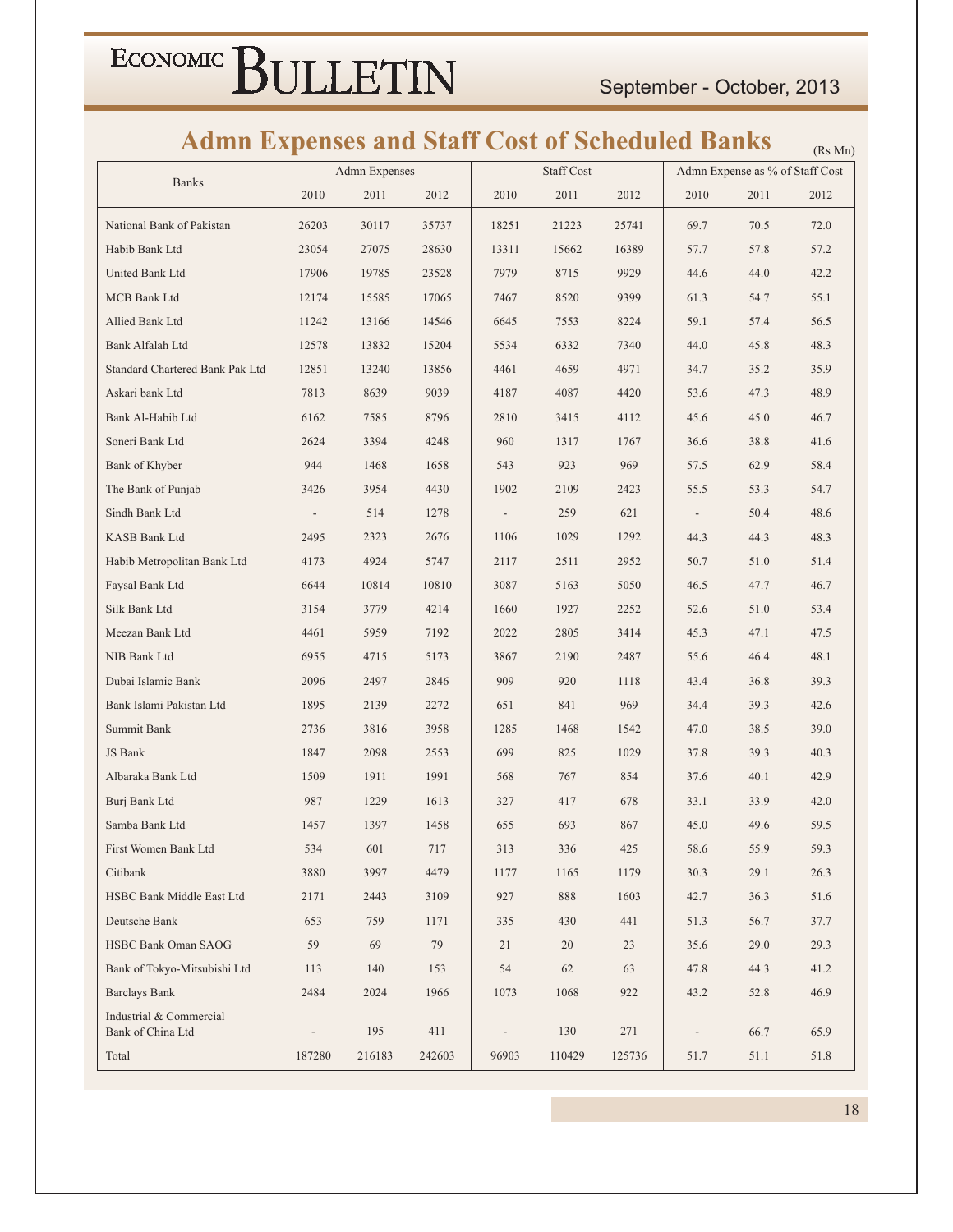### September - October, 2013

|                            |                              |                       | January-September 2013 |                        |             | (Rs.Bn)       |
|----------------------------|------------------------------|-----------------------|------------------------|------------------------|-------------|---------------|
|                            | National Bank<br>of Pakistan | Habib Bank<br>Limited | <b>MCB</b> Bank        | United Bank<br>Limited | Allied Bank | Bank Al-Falah |
| <b>Assets</b>              |                              |                       |                        |                        |             |               |
| Sept 2013                  | 1273.2                       | 1431.5                | 746.5                  | 941.8                  | 681.0       | 575.9         |
| $Dec-12$                   | 1309.5                       | 1517.8                | 767.1                  | 896.8                  | 633.3       | 536.5         |
| <b>Equity</b>              |                              |                       |                        |                        |             |               |
| Sept 2013                  | 103.7                        | 117.0                 | 96.6                   | 85.6                   | 48.6        | 26.9          |
| $Dec-12$                   | 109.9                        | 110.6                 | 88.9                   | 78.7                   | 44.6        | 25.5          |
| <b>Deposits</b>            |                              |                       |                        |                        |             |               |
| Sept 2013                  | 1020.9                       | 1184.3                | 584.2                  | 772.7                  | 570.9       | 493.0         |
| $Dec-12$                   | 1037.8                       | 1141.2                | 545.1                  | 698.4                  | 514.7       | 457.1         |
| <b>Advances</b>            |                              |                       |                        |                        |             |               |
| Sept 2013                  | 639.6                        | 451.9                 | 224.2                  | 369.4                  | 243.7       | 236.3         |
| Dec 2012                   | 657.4                        | 460.1                 | 239.6                  | 364.4                  | 271.1       | 239.9         |
| Investment                 |                              |                       |                        |                        |             |               |
| Sept 2013                  | 352.0                        | 729.7                 | 405.1                  | 403.6                  | 323.1       | 215.1         |
| $Dec-12$                   | 343.5                        | 777.2                 | 402.1                  | 349.6                  | 267.4       | 189.5         |
| <b>Interest Income</b>     |                              |                       |                        |                        |             |               |
| Sept 2013                  | 72.9                         | 89.4                  | 48.5                   | 53.4                   | 40.1        | 32.3          |
| Sept 2012                  | 75.2                         | 82.9                  | 51.9                   | 55.5                   | 37.0        | 34.8          |
| Change Sept Over Sept      | $-3.1$                       | 7.8                   | $-6.6$                 | $-3.8$                 | 8.4         | $-7.2$        |
| <b>Interest Expenses</b>   |                              |                       |                        |                        |             |               |
| Sept 2013                  | 44.5                         | 50.1                  | 20.0                   | 26.1                   | 23.7        | 19.8          |
| Sept 2012                  | 44.3                         | 40.5                  | 20.7                   | 26.3                   | 22.6        | 21.0          |
| Change Sept Over Sept      | 0.5                          | 23.7                  | $-3.4$                 | $-0.8$                 | 4.9         | $-5.7$        |
| <b>Net Income</b>          |                              |                       |                        |                        |             |               |
| Sept 2013                  | 28.3                         | 39.3                  | 28.5                   | 27.4                   | 16.4        | 12.5          |
| Sept 2012                  | 30.9                         | 42.4                  | 31.2                   | 29.1                   | 14.4        | 13.9          |
| Change Sept Over Sept      | $-8.4$                       | $-7.3$                | $-8.7$                 | $-5.8$                 | 13.9        | $-10.1$       |
| <b>Non Interest Income</b> |                              |                       |                        |                        |             |               |
| Sept 2013                  | 18.2                         | 10.3                  | 8.6                    | 13.3                   | 7.3         | 6.0           |
| Sept 2012                  | 15.9                         | 9.1                   | 6.9                    | 13.2                   | 10.6        | 5.0           |
| Change Sept Over Sept      | 14.5                         | 13.2                  | 24.6                   | $0.8\,$                | $-31.1$     | 20.0          |
| <b>Adman Expenses</b>      |                              |                       |                        |                        |             |               |
| Sept 2013                  | 26.1                         | 24.7                  | 12.6                   | 19.2                   | 11.2        | 12.5          |
| Sept 2012                  | 23.9                         | 21.1                  | 12.4                   | 17.5                   | 10.4        | 11.5          |
| Change Sept Over Sept      | 9.2                          | 17.1                  | $1.6\,$                | 9.7                    | $7.7\,$     | 8.7           |
| Profit/Loss B.T            |                              |                       |                        |                        |             |               |
| Sept 2013                  | $8.1\,$                      | 23.7                  | 25.7                   | 19.4                   | 11.7        | 4.8           |
| Sept 2012                  | 18.0                         | 26.1                  | 25.3                   | 20.9                   | 12.7        | 5.2           |
| Change Sept Over Sept      | $-55.0$                      | $-9.2$                | 1.6                    | $-7.2$                 | $-7.9$      | $-7.7$        |
| Profit/Loss A.T            |                              |                       |                        |                        |             |               |
| Sept 2013                  | $6.2\,$                      | 15.5                  | 17.2                   | 12.9                   | 8.3         | 3.3           |
| Sept 2012                  | 12.6                         | 15.9                  | 16.6                   | 14.0                   | 9.4         | 3.4           |
| Change Sept Over Sept      | $-50.8$                      | $-2.5$                | 3.6                    | $-7.9$                 | $-11.7$     | $-2.9$        |

#### Financial Position of Selected Bank

Source: Banks Balance Sheets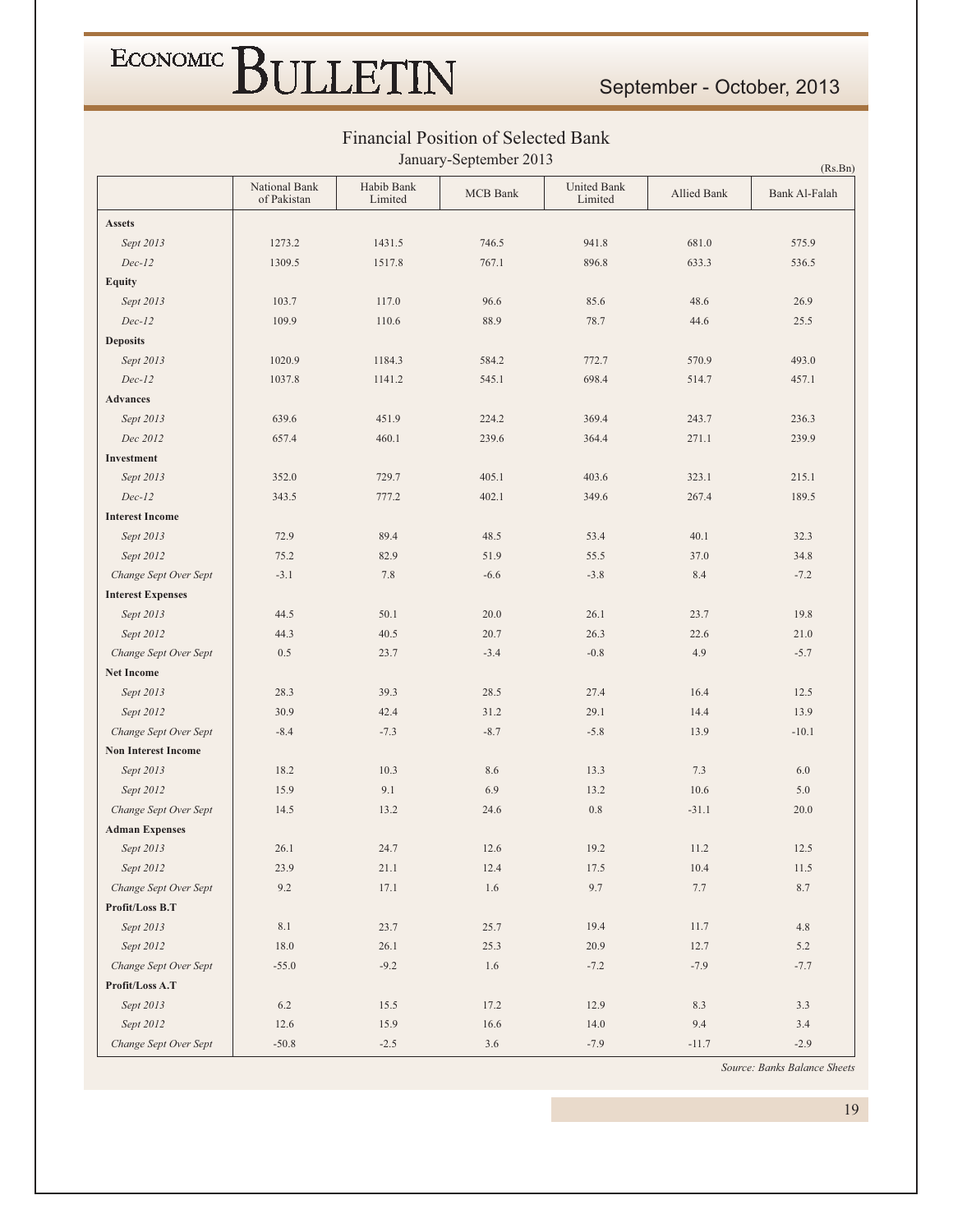| <b>Selected Economic</b>                                           |               | <b>Indic:</b>                 | ators                                         |                                                                                                     | of Countries                            | where                             |                                       | National                                | <b>Bank</b>                     | of Pakistan                                                                       |                              | $\boldsymbol{\mathcal{R}}$<br>has | Presence                                                |
|--------------------------------------------------------------------|---------------|-------------------------------|-----------------------------------------------|-----------------------------------------------------------------------------------------------------|-----------------------------------------|-----------------------------------|---------------------------------------|-----------------------------------------|---------------------------------|-----------------------------------------------------------------------------------|------------------------------|-----------------------------------|---------------------------------------------------------|
| $\begin{array}{c} \text{Population} \\ 2011 \end{array}$<br>$(Mn)$ |               | GDP Size<br>$2011$<br>(\$ Bn) | Capita<br>GDP<br>2011<br>$\circledast$<br>Per | Exchange<br>$\begin{array}{c} \text{Curency} \\ \text{to } \text{LSS} \end{array}$<br>Local<br>Rate | Reserves<br>$(S \nBn)$<br>Total<br>2012 | External<br>Debt<br>Total<br>2011 | Account<br>Balance<br>Current<br>2012 | Good and Services<br>$(S \nBn)$<br>2012 |                                 | Capitalization<br>(% of GDP)<br>Market<br>2012                                    |                              | Interest Rate<br>2012<br>(%)      | Private Sector<br>$(%$ of GDP)<br>Domestic<br>Credit to |
|                                                                    |               |                               |                                               | (2011)                                                                                              |                                         | $(S \nBn)$                        | $(\S$ Bn)                             | Exports                                 | Imports                         |                                                                                   | Deposits                     | Lending                           | 2012                                                    |
| 32.4                                                               |               | 18.9                          | 586                                           | 46.747                                                                                              | 7.1                                     | 2.6                               | $-2.7$                                | 3.6                                     | 6.7                             | $\stackrel{\Delta}{\approx}$                                                      | $\mathbb{A}$                 | 15.0                              | 4.9                                                     |
| 9.3                                                                |               | 63.4                          | 6813                                          | 0.7897                                                                                              | 11.2                                    | 8.4                               | 5.0                                   | 36.7                                    | 17.4                            | $\mathbb{A}$                                                                      | 10.2                         | 18.3                              | 20.1                                                    |
|                                                                    | 150.5         | 106.2                         | 706                                           | 74.1524                                                                                             | 12.7                                    | 27.0                              | 2.6                                   | 27.6                                    | 37.7                            | 15.1                                                                              | 11.7                         | 13.0                              | 49.6                                                    |
| 1.3                                                                |               | 25.8                          | 19512                                         | 0.376                                                                                               | 5.4                                     | <b>NA</b>                         | 3.2                                   | 22.9                                    | 13.9                            | 59.1                                                                              | $\Box$                       | 6.0                               | 70.0                                                    |
|                                                                    | 34.5          | 1736.9                        | 50565                                         | 0.9895                                                                                              | S<br>68.                                | $\stackrel{\Delta}{\simeq}$       | Ċ.<br>$-62$ .                         | 547.1                                   | 583.3                           | 110.7                                                                             | 0.5                          | 3.0                               | $\stackrel{\triangle}{\scriptstyle\sim}$                |
|                                                                    | 1324.4        | 7203.8                        | 5439                                          | 6.4615                                                                                              | 3387.5                                  | 685.4                             | 193.1                                 | 2167.2                                  | 1935.4                          | 44.2                                                                              | 3.0                          | 6.0                               | 131.6                                                   |
|                                                                    | 65.1          | 2775.5                        | 42642                                         | 0.7194                                                                                              | Ċ.<br>184.                              | $\stackrel{\Delta}{\simeq}$       | L,<br>.57.                            | 768.6                                   | 817.6                           | 69.8                                                                              | 2.3                          | $\stackrel{\Delta}{\simeq}$       | 116.0                                                   |
|                                                                    | 82.2          | 3604.1                        | 43865                                         | 0.7194                                                                                              | 248.8                                   | $\stackrel{\Delta}{\approx}$      | 238.4                                 | 1728.7                                  | 1525.6                          | 43.7                                                                              | $\stackrel{\Delta}{\approx}$ | <b>NA</b>                         | 101.9                                                   |
|                                                                    | $7.1\,$       | 243.3                         | 34161                                         | 7.784                                                                                               | 317.3                                   | $\stackrel{\Delta}{\approx}$      | 3.5                                   | 561.5                                   | 560.8                           | 420.9                                                                             | 0.0                          | 5.0                               | 198.1                                                   |
|                                                                    | 126.5         | 5870.4                        | 46407                                         | 79.807                                                                                              | 1268.1                                  | NA                                | 60.9                                  | 910.8                                   | 1014.8                          | $\infty$<br>$\overline{6}$                                                        | 0.5                          | 1.4                               | 176.7                                                   |
|                                                                    | 16.2          | 186.4                         | 11503                                         | 146.6208                                                                                            | 28.3                                    | 124.4                             | 7.7                                   | 97.0                                    | 60.1                            | 11.7                                                                              | ₹                            | $\mathbb{A}$                      | 37.2                                                    |
|                                                                    | 48.4          | 1116.2                        | 23067                                         | 1108.292                                                                                            | 327.7                                   | $\stackrel{\Delta}{\approx}$      | 43.3                                  | 663.6                                   | 622.3                           | 104.5                                                                             | 3.7                          | 5.4                               | 148.0                                                   |
|                                                                    | 5.4           | 5.9                           | 098                                           | 46.1439                                                                                             | 2.1                                     | 5.5                               | $-1.4$                                | 3.1                                     | 6.5                             | 2.5                                                                               | 5.3                          | 12.8                              | $\stackrel{\Delta}{\approx}$                            |
|                                                                    | 28.1          | 597.1                         | 21262                                         | 3.75                                                                                                | 673.7                                   | $\mathbb{X}^{\mathsf{A}}$         | 164.8                                 | 399.4                                   | 215.2                           | S.<br>52.                                                                         | $\stackrel{\Delta}{\approx}$ | $\stackrel{\Delta}{\approx}$      | 37.6                                                    |
|                                                                    | 176.7         | 208.9                         | 1182                                          | 86.3394                                                                                             | 13.7                                    | 60.2                              | $-2.1$                                | 31.2                                    | 48.3                            | $\mathcal{O}$<br>18.                                                              | 8.0                          | 13.5                              | 16.4                                                    |
|                                                                    | $7.0\,$       | 6.5                           | 935                                           | 4.6103                                                                                              | 0.63                                    | 3.3                               | $\infty$<br>$\overline{Q}$            | L,<br>$\overline{\phantom{a}}$          | 4.8                             | <b>NA</b>                                                                         | 7.7                          | 25.2                              | 13.0                                                    |
|                                                                    | 5.1           | 25.7                          | 5042                                          | 2.85                                                                                                | $\stackrel{\Delta}{\simeq}$             | 0.4                               | $\stackrel{\Delta}{\approx}$          | $\stackrel{\Delta}{\approx}$            | $\stackrel{\triangle}{\approx}$ | $\stackrel{\Delta}{\simeq}$                                                       | $\stackrel{\Delta}{\approx}$ | $\stackrel{\Delta}{\approx}$      | $\stackrel{\triangle}{\approx}$                         |
|                                                                    | 313.1         | 14991.3                       | 47882                                         | $1.00\,$                                                                                            | 574.3                                   | $\mathbb{A}$                      | $-440.4$                              | 2212.5                                  | 2747.1                          | 119.0                                                                             | $\stackrel{\Delta}{\approx}$ | 3.3                               | 192.4                                                   |
|                                                                    | 27.8          | 45.5                          | [64]                                          | 1706.611                                                                                            | $\stackrel{\Delta}{\approx}$            | 8.4                               | $\stackrel{\Delta}{\approx}$          | NA                                      | $\lesssim$                      | $\rm \stackrel{AA}{\sim}$                                                         | $\lesssim$                   | $\lesssim$                        | NA                                                      |
|                                                                    | ** Subsidiary |                               | NA Not Available                              |                                                                                                     |                                         |                                   |                                       |                                         |                                 | Source: Statistics Division, United Nations and World Development Indicators 2013 |                              |                                   |                                                         |

September - October, 2013

 $20<sup>°</sup>$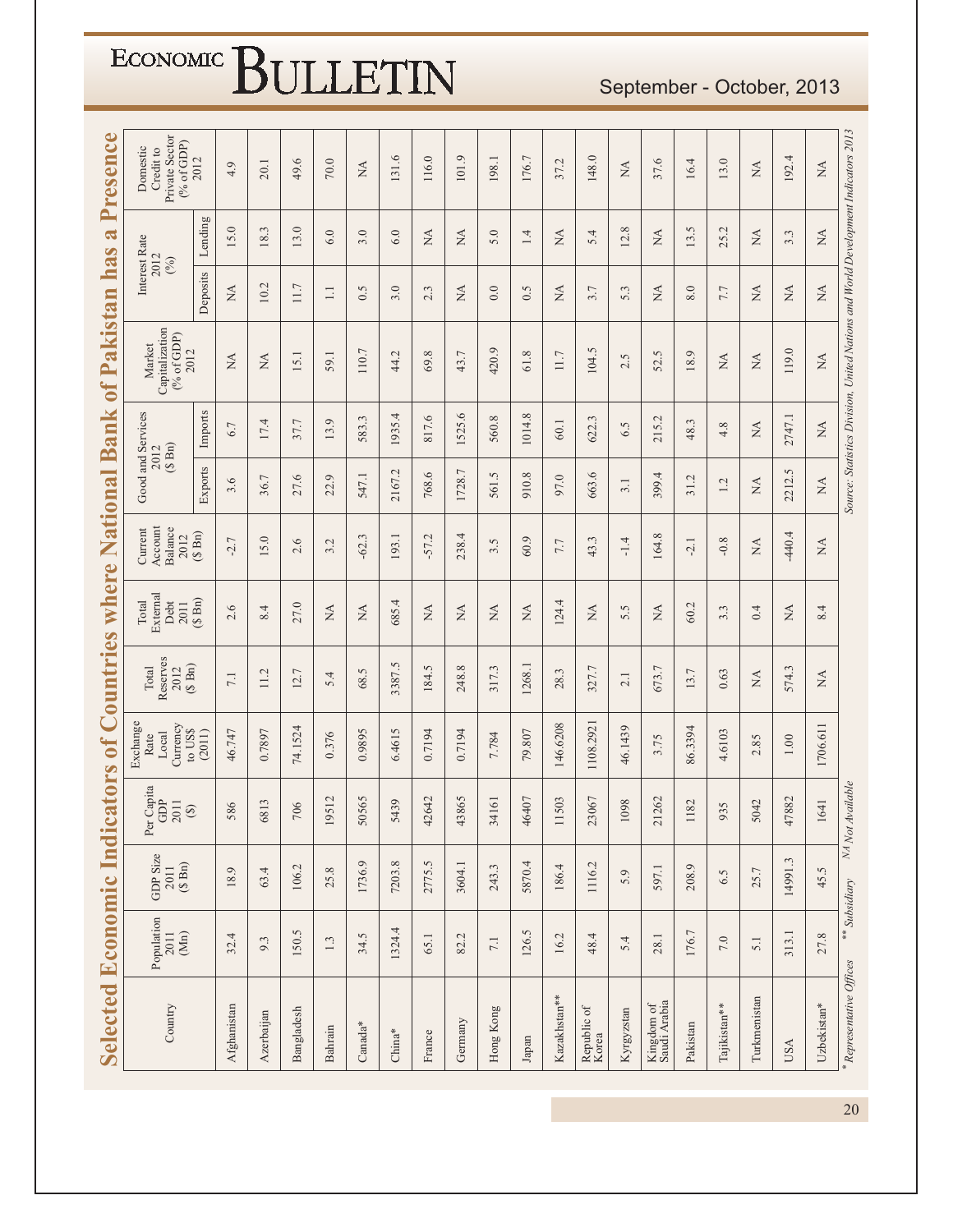### **Book/Report Reviews**

#### Pakistan

The Transformative Path Rachid Bennmessaoud, Uzma Basim, Anthony Cholst, and Jose R. Lopez-Calix

This report presents 16 sector specific policy notes which provide focused discussions of the major challenges facing Pakistan. These aim to help the incoming government achieve its ambitious economic goals. Challenges are formidable, and a bold approach is needed, which focuses on growth as well as stabilization. The 16 policy notes (building an efficient energy sector, enhancing business climate, reforming state-owned enterprises, increasing agricultural productivity, expanding access to quality education, health, nutrition, social protection, improving financial management, mobilizing revenue, enhancing labour market conditions for vulnerable groups, reinvigorating open trade, revitalizing manufacturing, poverty, and managing natural disasters) have been grouped under three main messages — jobs and growth, inclusion and human capital development, governance and accountability.

The 16 chapters provide details in each area of reform. Key issues have been discussed, alongwith priority actions. In certain areas urgent actions are needed to make further advances. The most important reform to initiate is in the power sector, as progress in all other areas, depends on it. Within the power sector, action is needed on several fronts simultaneously. The second most important reform to initiate early on is revenue mobilization. This, combined with a reduction of power subsidies, is a precondition to creating the fiscal space for increased investments in infrastructure and human development.

The third most important action is to reinvigorate state-owned enterprises (SOEs) reform and the business environment. Deploying the private sector as the engine of development is long overdue. To create a level playing field and improve services, the government should prepare a roadmap to

privatize or restructure loss making SOEs in a short term frame. The fourth priority should be on all regional countries. The fifth priority should be to improve human development. Education and health should be focused upon. The sixth priority for making all these efforts more effective is to strengthen governance and accountability. The Report states, 'for comprehensive reform, implementation will require strong political will, expert design and persuasive negotiation.

#### Pakistan

Finding the Path to Job-Enhancing Growth A Country Economic Memorandum The World Bank

The Report identifies conditions for a sustainable job enhancing growth agenda for Pakistan. With its high fertility, a young population which will double by 2025, and a labour force which is growing faster than the regional average, the question arises how to convert this massive demographic bulge from a political and social burden to an exceptional demographic dividend?

The Report considers whether Pakistan should pursue a growth of 4.3 percent a year supported by piecemeal structural reforms leading to partial and unsatisfactory outcomes or rapid growth of 7 percent, requiring comprehensive reforms. It analyzes three major themes; the major features of growth in Pakistan and what contributes to growth (chapters 1-2); what is holding back Pakistan's growth (chapter 3) and what are the core ingredients of job enhancing growth and how can analysis of the political economy identify policy trade offs (chapters 4-5).

Chapter 4 discusses the job enhancing growth agenda. It aims for prudent macroeconomic policies, large increases in savings and investment, extensive infrastructure investment, private sector participation, public sector modernization, fiscally sustainable extension of social and youth employment programmes, and implementation of new trade agreements with China, India and other key partners.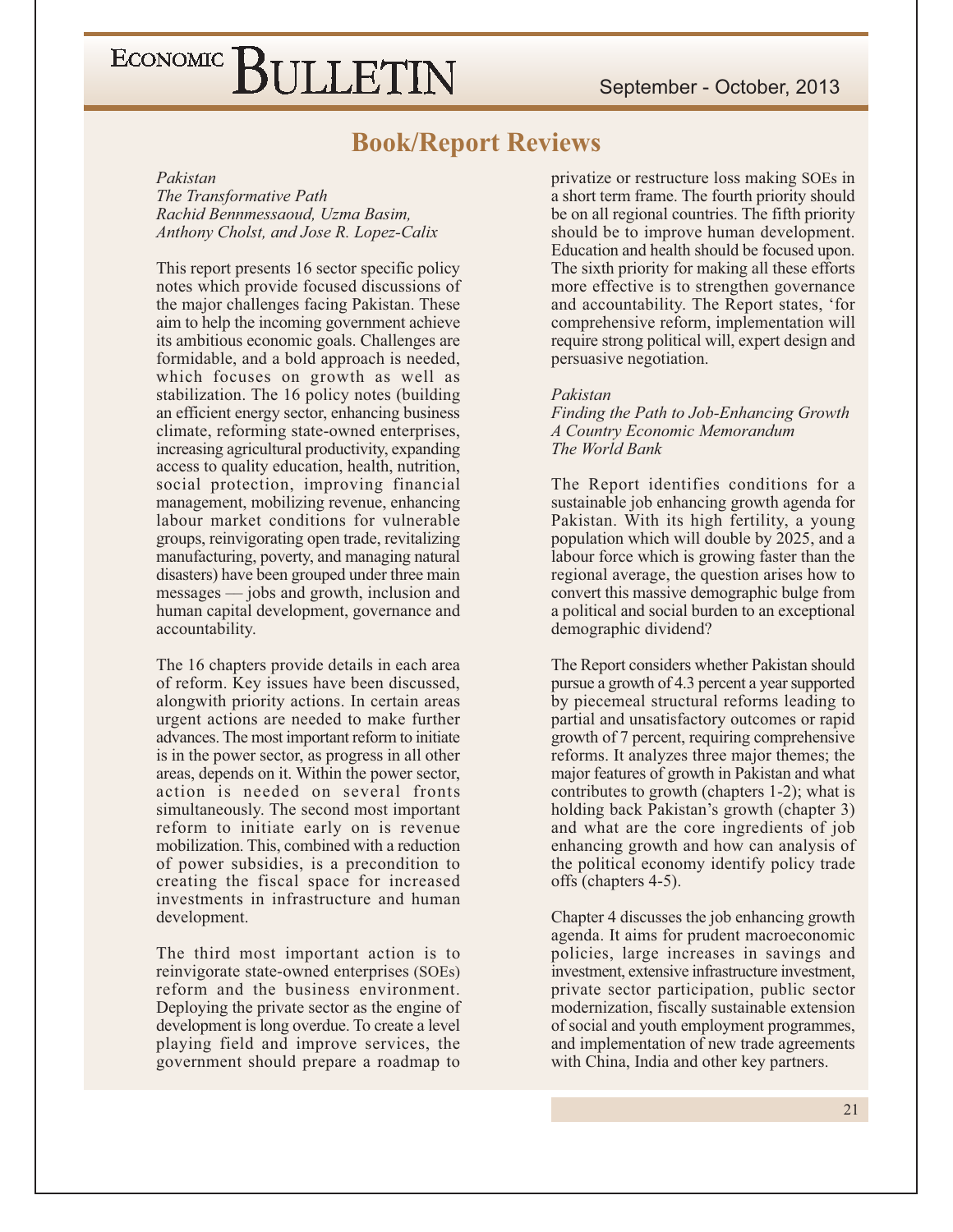September - October, 2013

### **Pakistan — Selected Economic Indicators**

|                                          | Unit          | October 2013             | September 2013 | October 2012        |
|------------------------------------------|---------------|--------------------------|----------------|---------------------|
| <b>Consumer Price Index</b>              |               |                          |                |                     |
| (year on year change)                    | $\frac{0}{0}$ | 9.1                      | 7.4            | 7.7                 |
| Food Inflation                           | $\%$          | 9.8                      | 7.9            | 5.8                 |
| Non Food                                 | $\frac{0}{0}$ | 8.6                      | 7.0            | 9.0                 |
| Core Inflation*                          | $\frac{0}{0}$ | 8.4                      | 8.7            | 10.2                |
| Wheat 10kg                               | Rs            | 364.76                   | 360.28         | 289.71**            |
| Wheat flour bag Av Q/t                   | 10kg          | 413.20                   | 408.14         | 336.16**            |
| Rice basmati, broken                     | Rs/kg         | 74.90                    | 74.24          | 68.21**             |
| Mutton                                   | Rs/kg         | 553.32                   | 551.64         | 510.95**            |
| Vegetable ghee (Tin)                     | Rs /2.5kg     | 510.76                   | 510.29         | 522.35**            |
| Petrol                                   | Rs/Ltr        | 115.02                   | 110.88         | $102.45$ **         |
| Gold 24ct                                | 10gm Rs       | 46,285                   | 46,457         | 53,314              |
| Broad Money M2                           | Rs bn         | $\overline{\phantom{a}}$ | 8879.3         | 7894.5              |
| <b>Total Deposits of Scheduled Banks</b> | Rs bn         | 7132.8                   | 7124.7         | 6304.9              |
| <b>Total Advances of Scheduled Banks</b> | Rs bn         | 3920.5                   | 3830.6         | 3755.8              |
| SBP Reverse Repo Rate                    | $\frac{0}{0}$ | 9.5                      | 9.5            | 10.0                |
| SBP Repo Rate                            | $\frac{0}{0}$ | 7.0                      | 7.0            | 7.0                 |
| <b>Export Refinance Rate</b>             | $\frac{0}{0}$ | 8.4                      | 8.4            | 9.0                 |
| KIBOR end month (1 month)                | $\frac{0}{0}$ |                          | 9.17           | 9.29                |
| Total Savings mobilized by               |               |                          |                |                     |
| <b>National Saving Schemes</b>           | Rsmn          |                          | 12894.2        | 29,933.8            |
| <b>FBR</b> Tax Collection                | Rsbn          |                          | 147.2          | 135.13              |
| (end month)<br><b>Exchange Rate</b>      | Rs/US\$       |                          | 105.7663       | 95.7907             |
| Gold & Foreign Exchange Reserves         | Mn\$          |                          | 9392.0         | 15,894              |
| Government Domestic Debt                 | Mn\$          |                          | 10,154.9       | 8120.0 <sup>a</sup> |
| as % of GDP                              |               |                          | 41.5           | 35.4                |
| Government External Debt                 | Mn\$          |                          | 4672.2         | 4444.9 <sup>a</sup> |
| external debt & liabilities as % of GDP  |               |                          | 26.2           | 27.3                |
| Total Debt & Liabilities                 | Mn\$          |                          | 17,3556        | 15,116.8            |
| as % of GDP                              |               |                          | 71.0           | 66.0                |
| KSE 100 Index month end (1991-1000)      |               |                          | 21,832.68      | 15,910.11           |
|                                          |               |                          | July-Oct       | July-Oct            |
|                                          |               |                          | 2013           | 2012                |
| Exports                                  | \$bn          |                          | 8.57           | 8.16                |
| Imports                                  | \$bn          |                          | 14.46          | 14.64               |
| <b>Balance of Trade</b>                  | \$bn          |                          | $(-)5.89$      | $(-)6.48$           |
| Workers' Remittances                     | \$bn          |                          | 5.27           | 4.96                |
| Net Inflow of foreign direct investment  | \$mn          |                          | 356.0          | 372.1               |

non food non energy

 $\ast\ast$ as of November 01

 $\boldsymbol{a}$ as of September Source: State Bank of Pakistan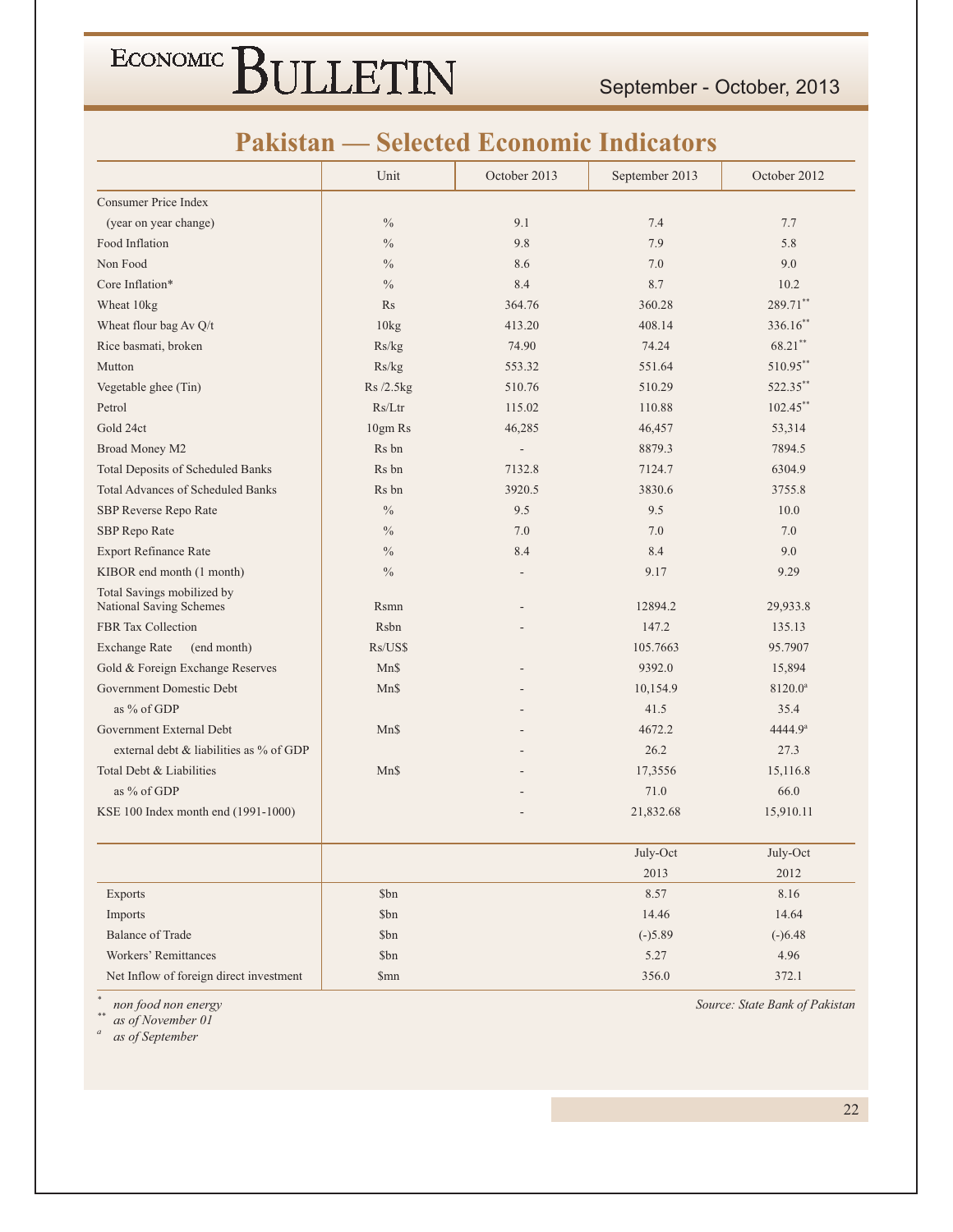September - October, 2013

### **Pakistan — Selected Economic Indicators**

|                                  | Unit           | 2006-07 | 2007-08 | 2008-09  | 2009-10 | 2010-11 | 2011-12  | $2012 - 13^{P}$     |
|----------------------------------|----------------|---------|---------|----------|---------|---------|----------|---------------------|
| <b>Output and Prices</b>         |                |         |         |          |         |         |          |                     |
| GNP Size $fc$                    | Rs.bn          | 8893    | 10564   | 12888    | 14815   | 18476   | 20442    | 22717               |
| GDP Size $fc$                    | Rs.bn          | 8736    | 10355   | 12542    | 14248   | 17656   | 19406    | 21616               |
| Income Per Capita                | \$             | 980     | 1053    | 1026     | 1072    | 1275    | 1323     | 1368                |
| Income Per Capita                | Rs             | 56227   | 64157   | 76635    | 86268   | 105395  | 114256   | 124459              |
| Real Growth                      | $(\%)$         |         |         |          |         |         |          |                     |
| <b>GNP</b>                       |                | 6.7     | 3.7     | 2.1      | 4.1     | 3.5     | 4.3      | 3.4                 |
| <b>GDP</b>                       |                | 5.5     | 5.0     | 0.4      | 2.6     | 3.7     | 4.4      | 3.6                 |
| Agriculture                      |                | 3.4     | 1.8     | 3.5      | 0.2     | 2.0     | 3.5      | 3.3                 |
| Manufacturing                    |                | 9.0     | 6.1     | $(-)4.2$ | 1.4     | 2.5     | 2.1      | 3.5                 |
| Services Sector                  |                | 5.6     | 4.9     | 1.3      | 3.2     | 3.9     | 5.3      | 3.7                 |
| Prices*                          | $(\%)$         |         |         |          |         |         |          |                     |
| <b>Consumer Price Inflation</b>  |                | 7.8     | 12.0    | 17.0     | 10.1    | 13.7    | 11.0     | 6.5                 |
| Wholesale Price Inflation        |                | 6.9     | 16.4    | 18.9     | 13.8    | 21.2    | 10.4     | 7.9                 |
| Food Inflation CPI               |                | 10.3    | 17.6    | 23.7     | 12.9    | 18.0    | 10.5     | 6.3                 |
| Non Food Inflation CPI           |                | 6.0     | 7.9     | 18.4     | 8.3     | 10.7    | 12.0     | 6.7                 |
| Core Inflation <sup>†</sup>      |                | 5.9     | 8.4     | 11.4     | 7.6     | 9.4     | 11.5     | 9.0                 |
| <b>GDP</b> Deflator              |                | 7.28    | 12.91   | 20.68    | 10.75   | 19.54   | 5.32     | 7.53                |
| Gold Tezabi (Karachi)            | $Rs./10$ grams | 12619   | 16695   | 22195    | 29587   | 37658   | 48444    | 51560 <sup>a</sup>  |
| Petrol Super                     | Rs/Ltr         | 56.00   | 57.83   | 67.68    | 67.56   | 75.70   | 91.33    | 101.49              |
| Kerosene Oil                     | Rs/Ltr         | 39.09   | 43.44   | 66.79    | 72.65   | 84.89   | 103.09   | 116.32              |
| Wheat Flour (Avg. Quality)       | Rs/Kg          | 13.64   | 18.07   | 25.64    | 27.77   | 29.56   | 30.15    |                     |
| <b>Savings and Investment</b>    | $%$ GDP        |         |         |          |         |         |          |                     |
| National Savings                 |                | 14.0    | 11.0    | 12.0     | 13.6    | 14.2    | 12.8     | 13.5                |
| Domestic Savings                 |                | 12.3    | 9.1     | 9.4      | 9.8     | 9.7     | 7.7      | 8.7                 |
| Gross Fixed Investment           |                | 17.19   | 17.61   | 15.90    | 14.20   | 12.51   | 13.32    | 12.60               |
| Public Sector                    |                | 4.6     | 4.8     | 4.3      | 3.7     | 3.2     | 3.7      | 3.9                 |
| Private Sector                   |                | 12.6    | 2.8     | 11.7     | 10.5    | 9.3     | 9.6      | 8.7                 |
| <b>Public Finance</b>            |                |         |         |          |         |         |          |                     |
| Revenue Receipts (Fed Govt)      | $%$ GDP        | 14.0    | 14.1    | 14.0     | 14.0    | 12.4    | 12.8     | $14.3^{b}$          |
| Tax Revenue                      | $%$ GDP        | 9.6     | 9.9     | 9.1      | 10.1    | 9.3     | 10.3     | $11.1^{\rm b}$      |
| Total Expenditure                | $%$ GDP        | 19.5    | 21.4    | 19.2     | 20.2    | 18.9    | 19.6     | 19.0                |
| Overall Budget Deficit           | $\%$ GDP       | 4.1     | 7.3     | 5.2      | 6.2     | 6.5     | 6.8      | 4.7                 |
| FBR Tax Collection (Fed Govt)    | Rs.bn          | 847.2   | 1008.1  | 1161.1   | 1327.4  | 1558.2  | 1882.7   | 2381.0              |
| <b>Direct Taxes</b>              | $%$ share      | 39.4    | 38.4    | 38.2     | 39.6    | 38.7    | 39.2     | 39.1                |
| <b>Indirect Taxes</b>            | $%$ share      | 60.6    | 61.5    | 61.8     | 60.4    | 61.3    | $60.8\,$ | 60.9                |
| <b>Monetary Sector</b>           |                |         |         |          |         |         |          |                     |
| Growth of Broad Money (M2)       | $\%$           | 19.3    | 15.3    | 9.6      | 12.5    | 15.9    | 14.1     | 9.0                 |
| Currency in Circulation          | Rs.bn          | 840.2   | 982.3   | 1152.2   | 1295.4  | 1501.4  | 1673.7   | 1921.8 <sup>a</sup> |
| Public Sector Borrowing (net)    | Rs.bn          | 926     | 1508    | 2034     | 2441    | 3020    | 4258     | $4983^{\circ}$      |
| Borrowings for Budgetary Support | Rs.bn          | 810     | 1365    | 1681     | 2011    | 2602    | 3800     | $4636^a$            |
| Credit to Private Sector         | Rs.bn          | 2480    | 2890    | 2907     | 3020    | 3141    | 3376     | $3516^a$            |

 $P$ Provisional. \* The base for price indices have been changed as 2007-08 new base year. \* non-food non-energy. \* March \* Budget estimates.